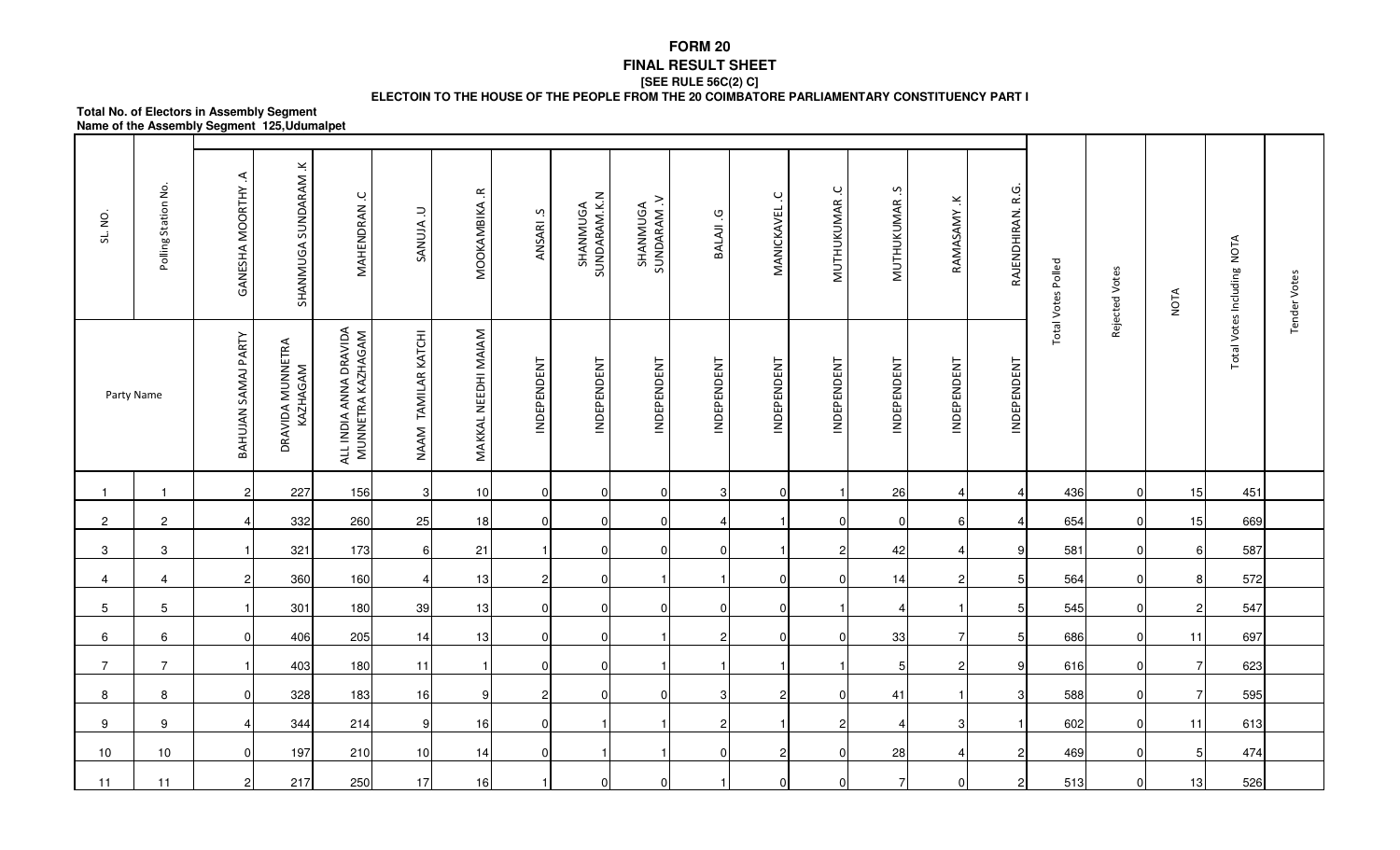| 12              | 12 | 5                | 479 | 323 | 22              | 15 | -1             | 3              | -1             |          |                | $\overline{0}$ | 87             | Δ              | $\overline{7}$ | 948 | $\overline{0}$ | 12                       | 960 |  |
|-----------------|----|------------------|-----|-----|-----------------|----|----------------|----------------|----------------|----------|----------------|----------------|----------------|----------------|----------------|-----|----------------|--------------------------|-----|--|
| 13              | 13 | $\mathbf{2}$     | 355 | 221 | 10              | 9  | $\overline{0}$ |                | $\Omega$       |          | $\overline{0}$ | $\overline{2}$ | 13             | 8              | 7              | 628 | $\overline{0}$ | 11                       | 639 |  |
| 14              | 14 | $\overline{0}$   | 267 | 165 | 10              | 5  | $\overline{0}$ | 31             | -1 I           | 0.       |                | $\overline{0}$ | 22             |                | 3              | 478 | $\overline{0}$ | 9                        | 487 |  |
| 15              | 15 | $\vert$ 1        | 210 | 226 | 7               | 14 | $\overline{0}$ | $\overline{0}$ | $\overline{0}$ |          |                | $\mathbf{2}$   | 10             | 01             | $\mathbf{2}$   | 473 | $\overline{0}$ | 4                        | 477 |  |
| 16              | 16 | $\mathbf{2}$     | 184 | 257 | 18              | 9  |                | 0              |                |          | $\overline{0}$ | $\mathbf{2}$   | 13             |                | $\vert$ 1      | 495 | $\overline{0}$ | 10                       | 505 |  |
| 17              | 17 | $\vert$ 1        | 291 | 190 | 6               | 14 | $\overline{0}$ | 31             | 1 I            | $\Omega$ | 0I             |                | 31             |                | 7              | 546 | $\overline{0}$ | 4                        | 550 |  |
| 18              | 18 | 3 <sup>1</sup>   | 278 | 280 | 12              | 17 | $\overline{0}$ | 01             | $\overline{0}$ |          | $\overline{0}$ | 3              | 43             | $\overline{0}$ | 3              | 640 | $\overline{0}$ | 11                       | 651 |  |
| 19              | 19 | $\overline{4}$   | 174 | 167 | 8               | 11 | $\overline{0}$ | 01             | -1             | 0.       | $\overline{0}$ | $\overline{0}$ | 18             | $\overline{0}$ | $\vert$ 1      | 384 | $\overline{0}$ | $5\overline{)}$          | 389 |  |
| 20              | 20 | 3 <sub>l</sub>   | 301 | 277 | 14              | 12 | -1             | $\overline{0}$ | -1             |          | $\overline{0}$ | $\mathbf{2}$   | 46             | $\overline{0}$ | $\mathbf{2}$   | 660 | $\overline{0}$ | 4                        | 664 |  |
| 21              | 21 | 2                | 246 | 132 | $8 \,$          | 9  | $\overline{0}$ | -1             | $\overline{2}$ |          | $\overline{0}$ | $\overline{0}$ | $6 \mid$       | $\overline{0}$ | $\overline{4}$ | 411 | $\overline{0}$ | $5 \,$                   | 416 |  |
| 22              | 22 | $2 \vert$        | 312 | 149 | 8               | 22 | $\overline{0}$ | -1             | $\overline{0}$ |          | $\overline{0}$ | 1              | 3 <sup>l</sup> | $\overline{0}$ | $8 \mid$       | 506 | $\overline{0}$ | 12                       | 518 |  |
| 23              | 23 | 2                | 259 | 211 | 24              | 36 | -1             | $\overline{0}$ | $\overline{2}$ |          | $\overline{0}$ | $\Omega$       | 27             | $\overline{2}$ | $2\vert$       | 566 | $\overline{0}$ | 14                       | 580 |  |
| 24              | 24 | 3 <sub>l</sub>   | 417 | 312 | 20              | 19 | $\mathbf{2}$   | $\overline{c}$ | $\mathbf 0$    |          |                | $\overline{0}$ | 8              |                | $\overline{4}$ | 792 | $\overline{0}$ | 5                        | 797 |  |
| 25              | 25 | $\vert$ 1        | 242 | 224 | 16              | 21 | 11             | $\overline{0}$ |                |          |                | $\Omega$       | 18             | 3              | $\overline{1}$ | 530 | $\overline{0}$ | 10                       | 540 |  |
| 26              | 26 | $\overline{4}$   | 296 | 270 | 23              | 47 |                | $\overline{0}$ | 0I             |          |                | $\overline{0}$ | 1              | $\overline{0}$ | $\mathbf{2}$   | 646 | $\overline{0}$ | 8                        | 654 |  |
| 27              | 27 | $\overline{1}$   | 242 | 179 | 19              | 46 | $\overline{0}$ | $\overline{0}$ | $\Omega$       |          | 0I             | $\Omega$       | 7              |                | 3              | 498 | $\overline{0}$ | -3                       | 501 |  |
| 28              | 28 | 2                | 481 | 228 | 29              | 36 | $\overline{0}$ | 0              | $\mathbf{2}$   |          |                | $\Omega$       | 5              | 3              | 7              | 796 | $\overline{0}$ | 17                       | 813 |  |
| 29              | 29 | $\overline{1}$   | 228 | 116 | 10 <sup>1</sup> | 14 | $\overline{0}$ | $\Omega$       |                |          | 0I             | $\Omega$       | 61             | 0I             | $\vert$ 1      | 377 | $\overline{0}$ | $\boldsymbol{\varDelta}$ | 381 |  |
| 30 <sub>o</sub> | 30 | $\overline{0}$   | 358 | 232 | 24              | 68 | $\overline{0}$ | $\overline{0}$ | $\overline{0}$ |          | $\overline{0}$ | 01             | $7 \,$         |                | $\overline{0}$ | 691 | $\overline{0}$ | 10                       | 701 |  |
| 31              | 31 | 2                | 280 | 129 | 9               | 21 |                | 0              |                |          | $\overline{0}$ | $\overline{2}$ | 6              | 0I             | 3              | 454 | $\overline{0}$ | -9                       | 463 |  |
| 32              | 32 | $2 \vert$        | 209 | 241 | 14              | 18 |                | $\overline{0}$ | $\overline{0}$ |          | $\overline{0}$ | $\mathbf{2}$   | 3              |                |                | 492 | $\overline{0}$ | -9                       | 501 |  |
| 33              | 33 | $\overline{4}$   | 334 | 310 | 25              | 41 | 11             | $\overline{1}$ | -1 I           | $\Omega$ | $\overline{0}$ | $\overline{0}$ | 3              | $\mathsf{O}$   | $2\vert$       | 722 | 0              | 5                        | 727 |  |
| 34              | 34 | 11               | 386 | 315 | 19              | 46 |                | $\overline{0}$ | $\Omega$       |          | 0I             | -1             | $2 \vert$      | $\overline{0}$ | $\vert$ 1      | 774 | $\overline{0}$ | 11                       | 785 |  |
| 35              | 35 | $\vert$ 1        | 433 | 441 | 28              | 33 | 11             | $\overline{0}$ | 3I             |          | $\overline{0}$ | $\overline{0}$ | $3 \mid$       | $\overline{0}$ | $2\vert$       | 945 | $\overline{0}$ | 12                       | 957 |  |
| 36              | 36 | $\vert$ 1        | 338 | 444 | 27              | 23 | $\overline{0}$ | $\overline{0}$ | $\Omega$       |          |                | $\overline{0}$ | 5 <sub>l</sub> | 6              | 9              | 854 | $\overline{0}$ | 11                       | 865 |  |
| 37              | 37 | $2 \overline{)}$ | 445 | 442 | 23              | 51 | $\overline{0}$ | $\overline{2}$ | $\mathbf 0$    |          |                | 1              |                |                | 5 <sub>5</sub> | 977 | $\overline{0}$ | 10                       | 987 |  |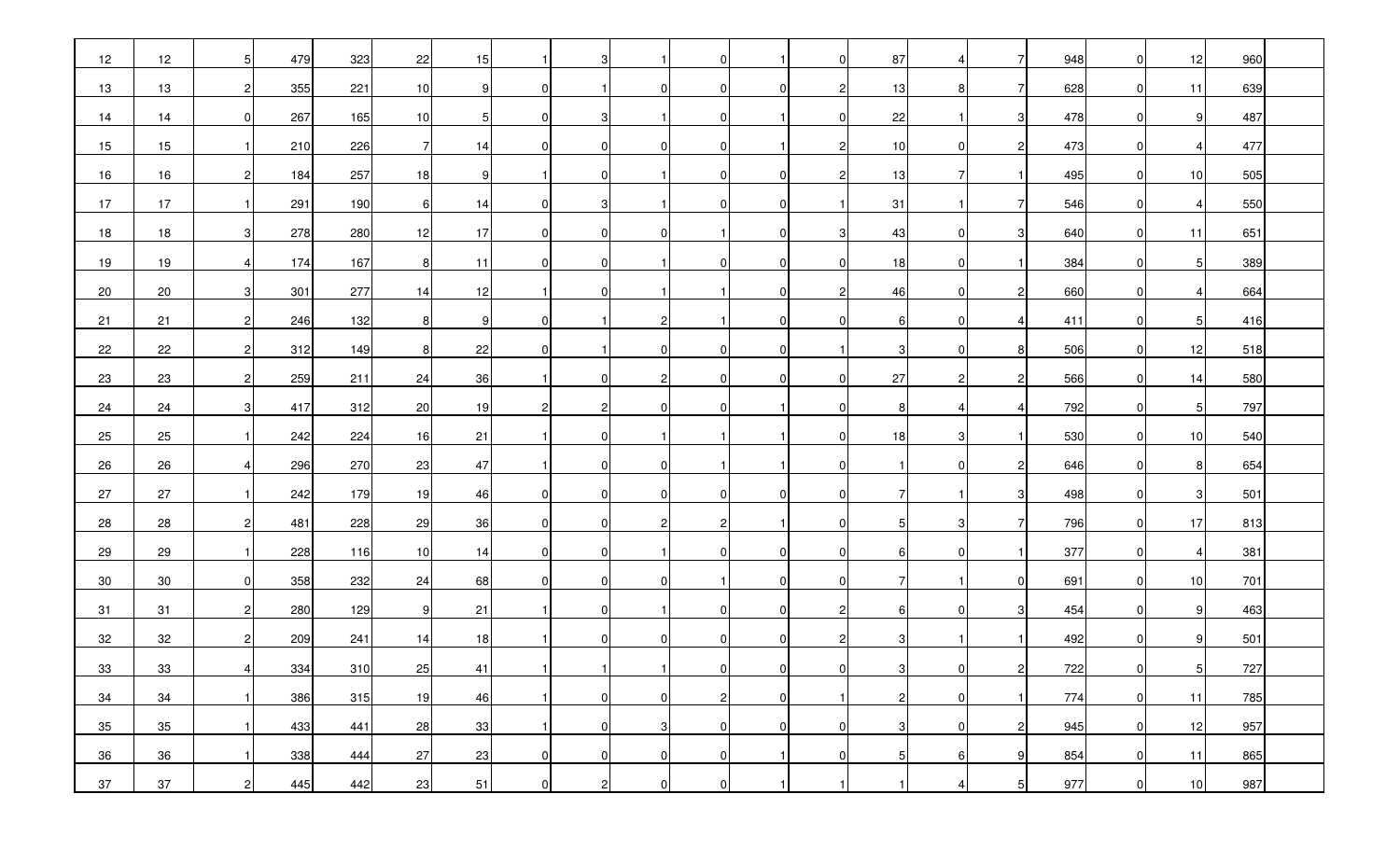| 38 | 38 | $\overline{0}$ | 332 | 232 | 23 | 54 | 3I             | $\overline{0}$ |                |          |                | $\overline{0}$ | 4              | $\overline{0}$ | 3               | 654 | $\overline{0}$ | 15             | 669 |  |
|----|----|----------------|-----|-----|----|----|----------------|----------------|----------------|----------|----------------|----------------|----------------|----------------|-----------------|-----|----------------|----------------|-----|--|
| 39 | 39 | $\vert$ 1      | 239 | 170 | 14 | 25 | 0I             | $\overline{0}$ | $\Omega$       |          | $\overline{0}$ | $\overline{0}$ | 5 <sub>l</sub> | $\overline{0}$ | $\overline{0}$  | 454 | $\overline{0}$ | $\overline{7}$ | 461 |  |
| 40 | 40 | $\overline{1}$ | 387 | 146 | 33 | 62 | $\overline{0}$ | $\overline{0}$ | -1             | n        | $\overline{0}$ | $\Omega$       | 8 <sup>1</sup> | $\overline{0}$ | $\mathbf{2}$    | 640 | $\overline{0}$ | 11             | 651 |  |
| 41 | 41 | $\overline{0}$ | 363 | 147 | 26 | 44 | $\overline{0}$ | $\overline{2}$ | 0I             |          | $\overline{0}$ |                | 9              |                | 0               | 594 | $\overline{0}$ | 13             | 607 |  |
| 42 | 42 | 1              | 354 | 131 | 17 | 45 | $\overline{0}$ | $\overline{0}$ | $\overline{2}$ |          | $\overline{0}$ | $\overline{0}$ | 1              |                | $5\phantom{.0}$ | 560 | $\overline{0}$ | 7              | 567 |  |
| 43 | 43 | $\overline{0}$ | 252 | 145 | 13 | 48 | $\overline{0}$ | $\mathbf{1}$   | $\overline{0}$ |          | 0I             | 01             | $\frac{4}{ }$  | $\overline{0}$ | $\mathbf{2}$    | 465 | $\overline{0}$ | 6              | 471 |  |
| 44 | 44 | $\vert$ 1      | 204 | 49  | 9  | 37 | $\overline{0}$ | $\overline{0}$ | 0I             |          | $\overline{0}$ | $\overline{0}$ | 8 <sub>l</sub> | $\overline{0}$ | 0               | 308 | $\overline{0}$ | 5              | 313 |  |
| 45 | 45 | $\overline{0}$ | 259 | 84  | 15 | 59 | $\overline{0}$ | $\overline{0}$ | 0I             | $\Omega$ | $\overline{0}$ | 01             | $\overline{4}$ | $\overline{0}$ | $\vert$ 1       | 422 | $\overline{0}$ | $\overline{2}$ | 424 |  |
| 46 | 46 | 3              | 231 | 81  | 11 | 61 | $\overline{0}$ | $\overline{0}$ | $\overline{0}$ |          | $\overline{0}$ | 1 I            | 5              | $\overline{0}$ | $\overline{0}$  | 393 | $\overline{0}$ | 8              | 401 |  |
| 47 | 47 | 2              | 357 | 249 | 15 | 40 | -1 I           | -3 I           | $\mathbf{1}$   |          | $\Omega$       | $\mathbf{1}$   | 16             | $\Omega$       | $\overline{3}$  | 689 | $\overline{0}$ | 13             | 702 |  |
| 48 | 48 | $\overline{1}$ | 338 | 196 | 23 | 51 | $\overline{1}$ | -1             | -1 I           | 0        | $\overline{0}$ | $\overline{0}$ | 8 <sup>1</sup> | 0I             | $\overline{0}$  | 620 | 0              | 10             | 630 |  |
| 49 | 49 | $\overline{0}$ | 178 | 88  | 15 | 38 | 0I             | $\overline{0}$ | $\overline{0}$ |          | $\overline{0}$ | $\overline{0}$ | 4              | $\overline{0}$ | $\overline{0}$  | 323 | $\overline{0}$ | 12             | 335 |  |
| 50 | 50 | $\overline{2}$ | 341 | 192 | 11 | 28 |                | $\overline{0}$ | $\mathbf 0$    |          |                |                | 18             | 3              | $\mathbf{1}$    | 599 | $\overline{0}$ | -3             | 602 |  |
| 51 | 51 | $\vert$ 1      | 320 | 187 | 16 | 21 |                | $\overline{0}$ | $\Omega$       |          | $\Omega$       | $\Omega$       | $\overline{2}$ | 2              | $\overline{2}$  | 552 | $\overline{0}$ | 8              | 560 |  |
| 52 | 52 | 5 <sub>l</sub> | 484 | 323 | 12 | 47 | $\overline{0}$ |                | $\overline{0}$ |          | $\overline{0}$ | 01             | 10             | $\mathbf{2}$   | 9               | 893 | $\mathbf{0}$   | 6              | 899 |  |
| 53 | 53 | 3              | 384 | 234 | 17 | 17 | $\overline{0}$ | 0              | $\overline{2}$ |          |                |                | 13             | 51             | 5               | 682 | $\overline{0}$ | 7              | 689 |  |
| 54 | 54 | 1              | 195 | 165 | 15 | 30 | $\overline{0}$ | $\overline{0}$ |                |          | $\overline{0}$ | $\Omega$       | 6              |                | 4               | 418 | $\overline{0}$ | 8              | 426 |  |
| 55 | 55 | 2              | 292 | 264 | 15 | 38 | -1 I           | $\Omega$       | $\Omega$       |          | $\Omega$       |                | 14             | 0I             | $\vert$ 1       | 628 | $\overline{0}$ | 11             | 639 |  |
| 56 | 56 | $\overline{0}$ | 438 | 201 | 19 | 80 | $\overline{0}$ | $\overline{0}$ | $\overline{0}$ |          | $\overline{0}$ |                | 6              |                | $\vert$ 1       | 748 | $\overline{0}$ | 12             | 760 |  |
| 57 | 57 | 0              | 305 | 263 | 21 | 30 | $\overline{0}$ | 01             |                |          |                |                | 11             |                | $\overline{4}$  | 638 | $\overline{0}$ | 5              | 643 |  |
| 58 | 58 | 1              | 231 | 199 | 10 | 26 | $\overline{0}$ | $\overline{0}$ | $\overline{0}$ | $\Omega$ | $\overline{0}$ | 0              | 12             |                | $\mathbf{1}$    | 481 | $\overline{0}$ | 5              | 486 |  |
| 59 | 59 | $\overline{0}$ | 374 | 365 | 23 | 28 | $\overline{0}$ | $\overline{0}$ | 11             | -1 I     | $\overline{0}$ | $\overline{0}$ | 22             | -1 I           | $2\vert$        | 817 | 0              | 6              | 823 |  |
| 60 | 60 | $\overline{0}$ | 322 | 130 | 16 | 84 | $\overline{0}$ | $\overline{0}$ | $\Omega$       |          | 0I             | -1             | 7              | $\overline{0}$ | $\vert$ 1       | 561 | $\overline{0}$ | 12             | 573 |  |
| 61 | 61 | $2 \vert$      | 388 | 143 | 30 | 73 | $\overline{0}$ | $\overline{0}$ | $\Omega$       |          | $\overline{0}$ | $\overline{0}$ | $6 \mid$       | $\overline{0}$ | 0               | 642 | $\overline{0}$ | 8              | 650 |  |
| 62 | 62 | 3              | 506 | 105 | 21 | 11 | $\overline{0}$ | $\overline{2}$ |                |          | $\overline{0}$ | $\mathbf{2}$   | 3 <sub>l</sub> | $\overline{0}$ | 6               | 662 | $\overline{0}$ | 6              | 668 |  |
| 63 | 63 | $\overline{4}$ | 441 | 127 | 24 | 27 | $\overline{0}$ | $\overline{0}$ |                |          |                | 1              | 11             | 0              | 12              | 650 | $\overline{0}$ | 13             | 663 |  |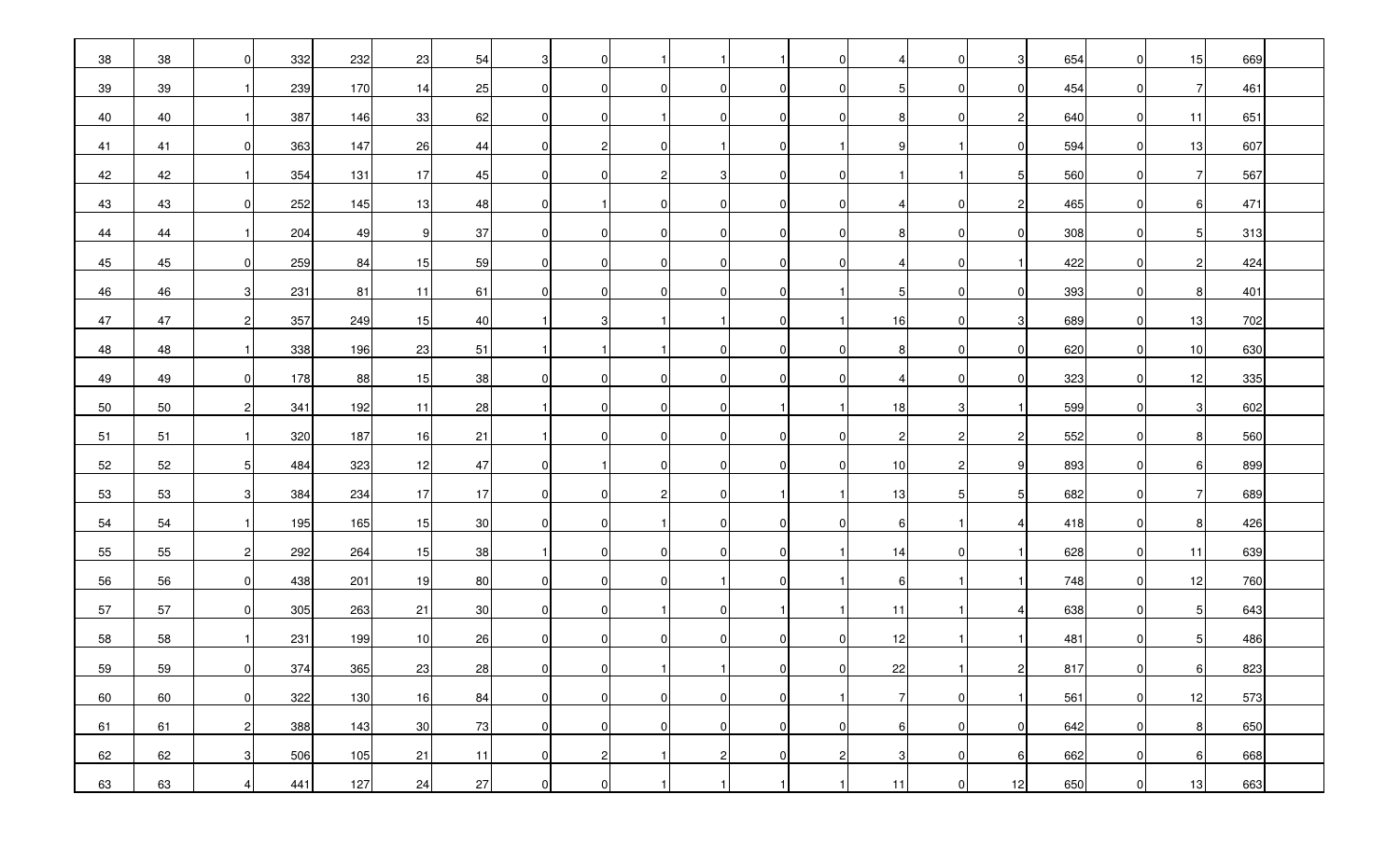| 64 | 64 | $\mathbf{2}$   | 415 | 126 | 33  | 20             | $\overline{0}$   | $\overline{0}$ | $\overline{0}$ |                |                |                | 23             | $\mathbf{0}$   | $\overline{0}$ | 621 | $\overline{0}$ | 11             | 632 |  |
|----|----|----------------|-----|-----|-----|----------------|------------------|----------------|----------------|----------------|----------------|----------------|----------------|----------------|----------------|-----|----------------|----------------|-----|--|
| 65 | 65 | 3              | 550 | 201 | 76  | 28             | $\mathbf{1}$     |                | 3              |                | $\mathbf{0}$   | $\overline{0}$ | 16             | $\Omega$       | $\mathbf{2}$   | 881 | $\mathbf 0$    | 18             | 899 |  |
| 66 | 66 | $\vert$ 1      | 348 | 150 | 130 | 18             | $\overline{0}$   | $\overline{0}$ | $\mathbf{2}$   |                |                | 0              | $\overline{7}$ | 0              | $\overline{0}$ | 657 | $\overline{0}$ | 7              | 664 |  |
| 67 | 67 | 3              | 432 | 110 | 31  | 26             | $\overline{0}$   | 0              | $\overline{0}$ |                | $\overline{0}$ | 01             | 2              |                | $\vert$ 1      | 607 | $\overline{0}$ | 8              | 615 |  |
| 68 | 68 | $\overline{0}$ | 161 | 113 | 32  | 22             | $\overline{0}$   |                | $\overline{0}$ |                |                | 0              | 6              | 0              | $\overline{0}$ | 336 | 0              | 5              | 341 |  |
| 69 | 69 | $\vert$ 1      | 382 | 165 | 22  | 37             | $\overline{0}$   | $\overline{0}$ | -1 I           |                | $\Omega$       | 01             | 3              |                | $7 \,$         | 619 | $\overline{0}$ | 8              | 627 |  |
| 70 | 70 | $2 \vert$      | 310 | 117 | 22  | 33             | $\overline{0}$   | $\overline{0}$ | 11             |                |                | 01             | 6              | $\overline{0}$ | $\overline{1}$ | 493 | $\overline{0}$ | 8              | 501 |  |
| 71 | 71 | $\vert$ 1      | 336 | 137 | 17  | 39             | $\overline{0}$   | 01             | -1 I           |                | ΟI             | 0I             |                | $\overline{0}$ | 0              | 534 | $\overline{0}$ | 15             | 549 |  |
| 72 | 72 | $\mathbf{2}$   | 379 | 126 | 92  | 14             | -1               | 0              |                |                | $\overline{0}$ | 0              | 11             | 01             | $\mathbf{1}$   | 627 | 0              | 3              | 630 |  |
| 73 | 73 | $\vert$ 1      | 315 | 84  | 75  | 14             | $\overline{0}$   | 01             | 2 <sup>1</sup> |                | $\Omega$       | 0              | 15             | 01             | $\mathbf{1}$   | 507 | $\overline{0}$ | 5              | 512 |  |
| 74 | 74 | $\overline{0}$ | 614 | 174 | 50  | 46             | $\overline{0}$   | -1             | $\overline{0}$ |                | $\overline{0}$ | 0              | 15             | $\overline{2}$ | $6 \mid$       | 908 | $\overline{0}$ | 16             | 924 |  |
| 75 | 75 | $2 \vert$      | 408 | 156 | 21  | 48             | $\mathbf{1}$     | 3              | $2 \mid$       |                | $\overline{0}$ | 0I             | 8              |                | $\mathbf{2}$   | 653 | 0              |                | 654 |  |
| 76 | 76 | 1              | 424 | 221 | 29  | 56             | $\overline{0}$   | 0              |                |                |                | 2              | 16             | 0              | $\mathbf{1}$   | 753 | 0              | 15             | 768 |  |
| 77 | 77 | $\vert$ 1      | 243 | 177 | 20  | 41             | $\overline{0}$   | 01             | $\overline{0}$ |                |                |                | 14             | $\overline{2}$ | $2 \vert$      | 502 | $\mathbf 0$    | 10             | 512 |  |
| 78 | 78 | $\overline{0}$ | 287 | 179 | 22  | 15             | 0                | 0              | $\overline{0}$ |                | $\overline{0}$ | 2              | 20             |                | $\overline{1}$ | 527 | $\overline{0}$ | 3              | 530 |  |
| 79 | 79 | $\overline{1}$ | 277 | 140 | 18  | 19             |                  |                | $2\vert$       |                |                |                | 31             | 01             | $\mathbf{2}$   | 494 | $\overline{0}$ | 14             | 508 |  |
| 80 | 80 | $\overline{4}$ | 459 | 189 | 37  | 52             | $\overline{c}$   | $\Omega$       | 3              |                | $\overline{0}$ |                | 20             |                | $\overline{4}$ | 773 | 0              | 12             | 785 |  |
| 81 | 81 | $\overline{1}$ | 302 | 199 | 9   | 14             | $2 \mid$         | $\Omega$       | $\overline{0}$ |                | $\overline{0}$ | U              | 38             |                | $2 \vert$      | 570 | $\Omega$       | 14             | 584 |  |
| 82 | 82 | 5 <sub>l</sub> | 353 | 184 | 11  | 18             | $\overline{1}$   |                | $\overline{1}$ |                | $\overline{0}$ | 21             | 61             | 8              | 8 <sub>l</sub> | 655 | 0              | 10             | 665 |  |
| 83 | 83 | $\vert$ 1      | 361 | 211 | 29  | 36             | $\overline{0}$   |                | $\overline{0}$ |                | $\overline{0}$ | O              | 40             | $\Omega$       | $2 \vert$      | 681 | 0              | 14             | 695 |  |
| 84 | 84 |                | 271 | 217 | 24  | 35             | $2 \overline{)}$ | $\overline{0}$ | $3\vert$       |                | $\mathbf{0}$   |                | 29             |                | 4              | 587 | 0              | 9              | 596 |  |
| 85 | 85 | 3              | 339 | 249 | 30  | 32             | $\vert$ 1        | $\overline{0}$ | $\overline{0}$ | $\overline{0}$ | $2 \vert$      | $2\vert$       | 20             | 3              | 9              | 690 | $\overline{0}$ | 8 <sup>1</sup> | 698 |  |
| 86 | 86 | $\vert$ 1      | 328 | 212 | 28  | 23             | $\overline{0}$   | 0 I            | 2 <sup>1</sup> |                |                | 0              | 27             | 4              | $\overline{0}$ | 626 | $\overline{0}$ | 4              | 630 |  |
| 87 | 87 | $2 \vert$      | 222 | 119 | 14  | 29             | $3\vert$         | $\overline{0}$ | -1 I           |                | $\mathbf{0}$   | 0              | 21             | 3              | $2 \vert$      | 416 | $\overline{0}$ | 5              | 421 |  |
| 88 | 88 | 4              | 423 | 365 | 23  | 17             | -1               | $\overline{2}$ | $\overline{2}$ |                | $\overline{0}$ |                | 30             | 4              | $\overline{7}$ | 879 | $\mathbf 0$    | 16             | 895 |  |
| 89 | 89 | $\vert$        | 383 | 281 | 10  | 5 <sub>1</sub> | $\overline{c}$   | $\mathbf 0$    | $\overline{0}$ |                | $\overline{0}$ |                | 18             |                | 6              | 708 | $\mathbf 0$    | 8              | 716 |  |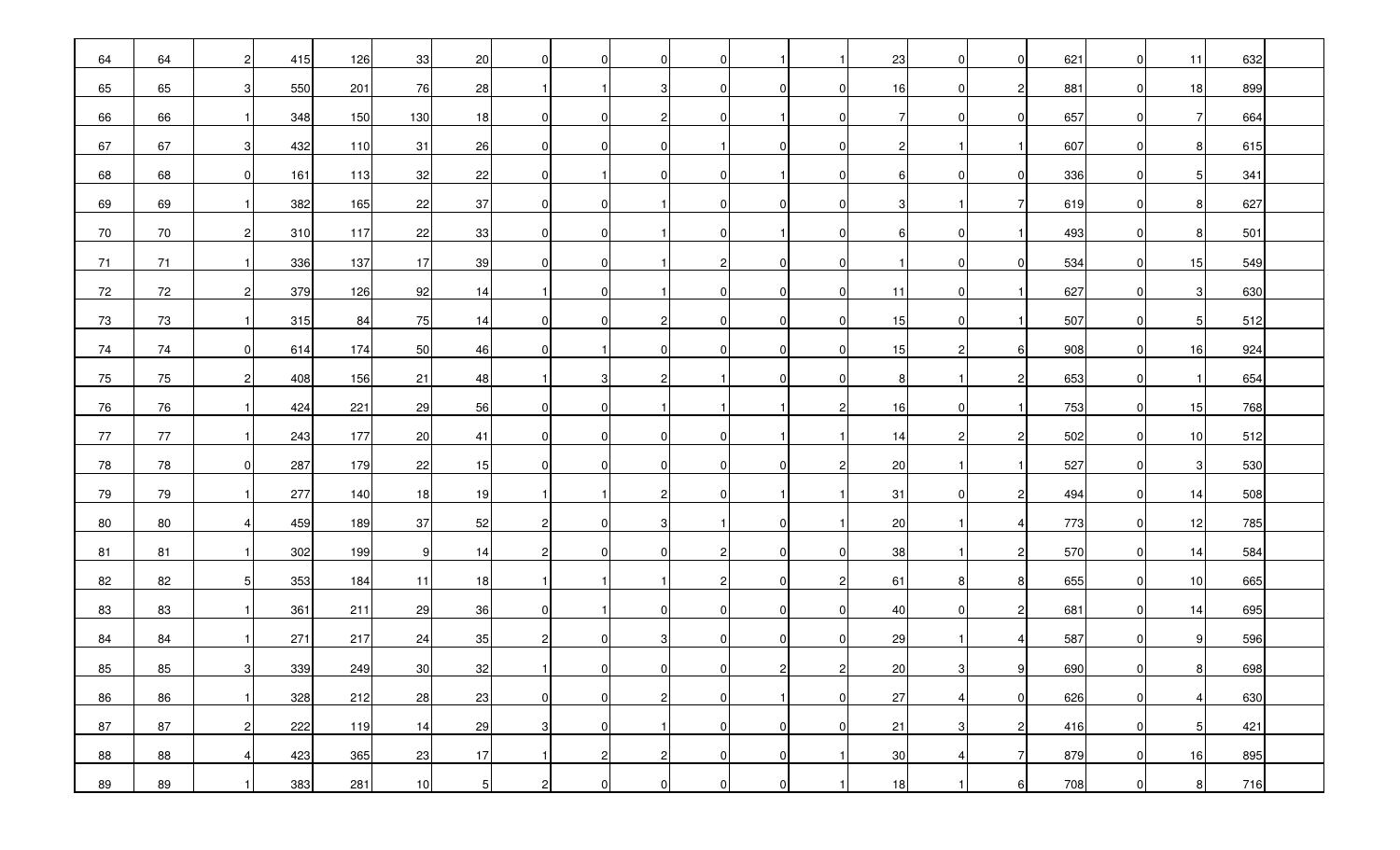| 90    | 90    | $\vert$ 1      | 395 | 354 | 12             | 5              | $\overline{1}$ | $\overline{0}$ | $\overline{0}$ |     | 2 <sub>l</sub> |                | 41             | 6              | $3 \mid$       | 822 | $\overline{0}$ | 8              | 830 |  |
|-------|-------|----------------|-----|-----|----------------|----------------|----------------|----------------|----------------|-----|----------------|----------------|----------------|----------------|----------------|-----|----------------|----------------|-----|--|
| 91    | 91    | $3 \mid$       | 420 | 269 | 27             | 14             | $\overline{2}$ | $\overline{0}$ | $\overline{2}$ |     | $\overline{0}$ | 2 <sub>l</sub> | 23             |                | 8 <sup>1</sup> | 772 | $\overline{0}$ | 10             | 782 |  |
| 92    | 92    | $\vert$ 1      | 320 | 146 | 9              | $\overline{4}$ | $\mathbf{1}$   |                | $\overline{2}$ |     |                |                | 21             |                | $3 \mid$       | 511 | $\overline{0}$ | 6              | 517 |  |
| 93    | 93    | 3              | 261 | 175 | 5              | 16             | $\overline{0}$ | $\Omega$       | $\overline{0}$ |     | $\overline{0}$ | $\overline{0}$ | 18             | 2              | $2 \vert$      | 483 | $\mathbf 0$    | 6              | 489 |  |
| 94    | 94    | $\mathbf{1}$   | 285 | 251 | 15             | 9              | $\overline{0}$ |                | -1             |     |                |                | 10             |                | $\mathbf{2}$   | 580 | $\mathbf 0$    | 7              | 587 |  |
| 95    | 95    | $\vert$ 1      | 476 | 338 | 23             | 20             | 0 I            |                | -1 I           |     | $\Omega$       | 01             | 16             | 2              | 5              | 885 | $\mathbf 0$    | 7              | 892 |  |
| 96    | 96    | $\vert$ 1      | 360 | 197 | 11             | $\overline{7}$ | $\overline{1}$ |                | $\overline{0}$ |     | $\overline{0}$ | 3              | 8              | 4              | 3              | 596 | 0              | 7              | 603 |  |
| 97    | 97    | $\overline{a}$ | 464 | 238 | 37             | 22             | -1             | ΟI             | $\overline{0}$ |     | $\overline{0}$ |                | 70             |                | $\mathbf{1}$   | 839 | $\overline{0}$ | $\mathbf{3}$   | 842 |  |
| 98    | 98    | 5 <sub>5</sub> | 460 | 231 | 29             | 26             | -1             |                | $\overline{0}$ |     | $\Omega$       |                | 36             |                | 7              | 800 | $\overline{0}$ | 8              | 808 |  |
| 99    | 99    | $\overline{0}$ | 295 | 273 | 16             | 11             | $\overline{0}$ | $\Omega$       | $2 \vert$      |     | $\overline{0}$ | $\overline{0}$ | 27             |                | 71             | 632 | $\overline{0}$ | 3              | 635 |  |
| 100   | 100   | 4              | 376 | 262 | 10             | 18             | $\overline{0}$ |                | $3 \mid$       |     |                | $\overline{0}$ | 24             | ΟI             | 5              | 704 | $\overline{0}$ | 6              | 710 |  |
| 101   | 101   | $\overline{1}$ | 281 | 248 | 15             | 15             | $\overline{0}$ | 01             | $\overline{0}$ |     |                |                | 27             | $\overline{0}$ | $\vert$        | 590 | $\overline{0}$ | 3              | 593 |  |
| 102   | 102   | 3              | 343 | 269 | 14             | 20             | $\overline{0}$ | $\overline{0}$ | $\overline{0}$ |     | $\Omega$       | 0              | 12             | $\overline{2}$ | 2              | 665 | $\overline{0}$ | 12             | 677 |  |
| 103   | 103   | $\overline{2}$ | 347 | 258 | 20             | 17             | $\mathbf{1}$   | $\Omega$       | $\overline{0}$ |     |                |                | 20             | 2              | $5 \mid$       | 674 | $\overline{0}$ | 14             | 688 |  |
| 104   | 104   | 4 <sub>l</sub> | 304 | 372 | 13             | 19             | 3              |                | $\overline{0}$ |     |                |                | 35             | 7              | 4 <sup>1</sup> | 764 | $\overline{0}$ | 11             | 775 |  |
| 105   | 105   |                | 284 | 266 | 10             | 15             | $\overline{0}$ | $\Omega$       |                |     | $\overline{0}$ | $\Omega$       | 6              |                | $2 \vert$      | 586 | $\overline{0}$ | 5              | 591 |  |
| 106   | 106   |                | 341 | 224 | 15             | 12             | $\overline{0}$ |                | ΟI             |     | $\overline{0}$ | $\overline{0}$ | $\mathbf{2}$   | 6              | $\mathbf{2}$   | 605 | $\mathbf 0$    | 7              | 612 |  |
| 107   | 107   | 3              | 453 | 223 | 17             | 27             | <sup>3</sup>   | $\Omega$       | 0I             |     |                |                | 20             |                | 61             | 755 | $\overline{0}$ | 8              | 763 |  |
| 108   | 108   | $\mathbf{2}$   | 400 | 215 | 20             | 15             | $\mathbf{1}$   |                | $\overline{0}$ |     | $\overline{0}$ |                | $\overline{7}$ | 2              | 3              | 667 | 0              | 3              | 670 |  |
| 109   | 109   | $\mathbf{2}$   | 281 | 210 | $\overline{7}$ | 17             | $\overline{0}$ | $\Omega$       |                |     |                |                | $\Omega$       | $\overline{c}$ | $\vert$ 1      | 523 | $\overline{0}$ | $\overline{c}$ | 525 |  |
| 110   | 110   | 2              | 427 | 304 | 10             | 13             | -11            |                |                |     | $\overline{0}$ | 01             | 29             | 3              | 5              | 797 | $\overline{0}$ | 13             | 810 |  |
| $111$ | $111$ | 3              | 232 | 173 | $\overline{7}$ | 7              | $\overline{0}$ | $2 \mid$       | $\overline{0}$ | -11 | $\overline{1}$ | 11             | 5              | -1 I           | 5              | 438 | $\overline{0}$ | 6              | 444 |  |
| 112   | 112   | 0              | 347 | 163 | 7              | 8              | $\mathbf{1}$   | $\overline{2}$ | $\overline{0}$ | 2   | $\overline{0}$ |                | 78             | 61             | 6              | 621 | $\overline{0}$ | 3              | 624 |  |
| 113   | 113   | $\vert$ 1      | 500 | 185 | 10             | 18             | $3 \mid$       | $\overline{0}$ | $\overline{0}$ |     | $\overline{0}$ | 2 <sub>l</sub> | 29             | 5 <sub>l</sub> | 5              | 758 | $\overline{0}$ | 9              | 767 |  |
| 114   | 114   | $\overline{4}$ | 366 | 230 | $\overline{7}$ | 14             | $\mathbf{1}$   | $\overline{0}$ |                |     | $\overline{0}$ |                | $5 \mid$       | $\overline{0}$ | $\overline{0}$ | 629 | $\overline{0}$ | 3              | 632 |  |
| 115   | 115   | $\mathbf{1}$   | 421 | 223 | 8              | 22             | $\overline{0}$ | $\overline{0}$ |                |     | $\overline{0}$ | $\overline{0}$ | 19             | 3              | 4              | 702 | $\overline{0}$ | 8              | 710 |  |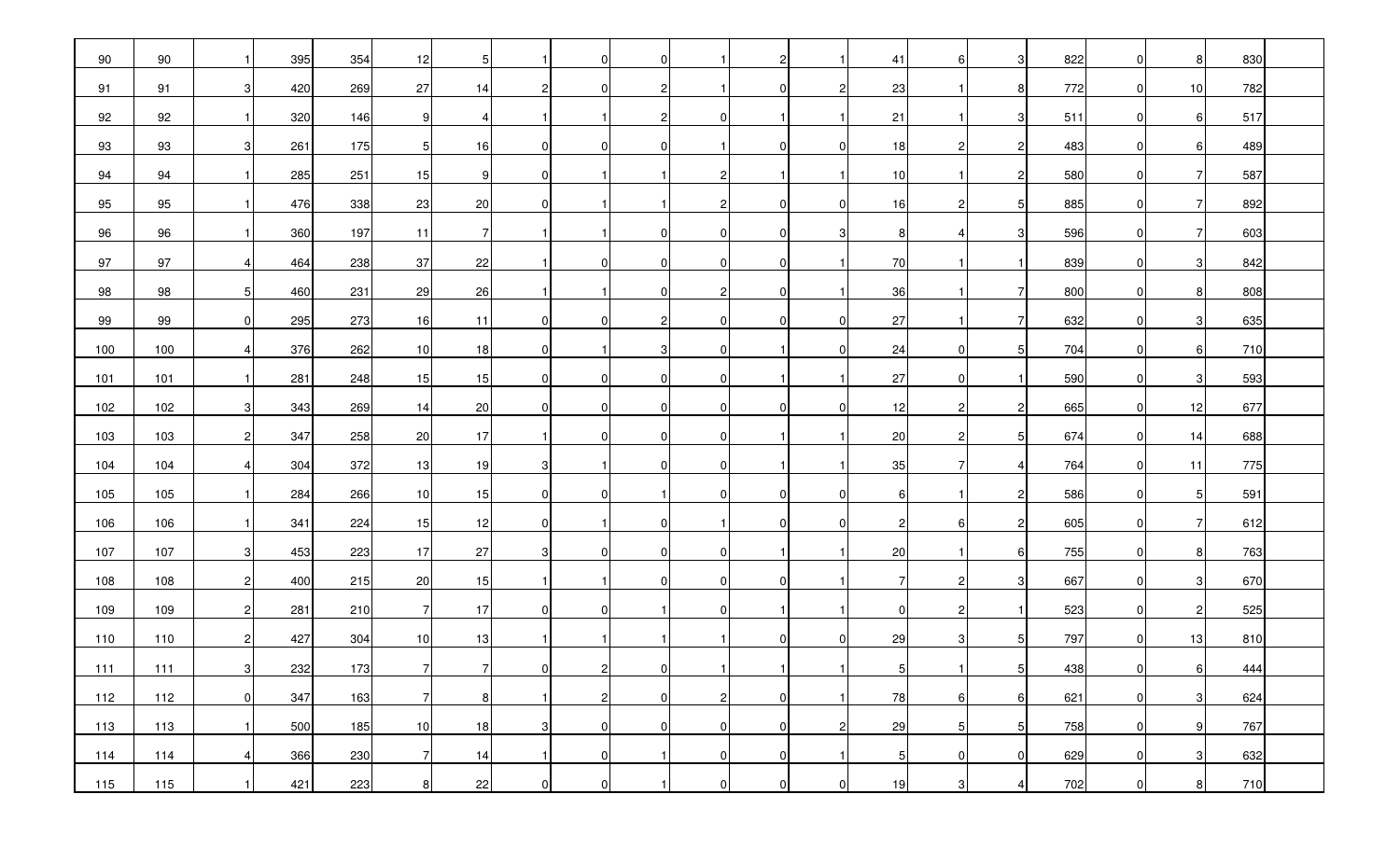| 116 | 116 | 10              | 584 | 249 | 10 | 21 | $\overline{1}$ |                | -11            |                |                |                | 11             | 91             | 10             | 910 | $\overline{0}$ | 9                     | 919 |  |
|-----|-----|-----------------|-----|-----|----|----|----------------|----------------|----------------|----------------|----------------|----------------|----------------|----------------|----------------|-----|----------------|-----------------------|-----|--|
| 117 | 117 | 6               | 521 | 167 | 10 | 13 | $3 \,$         | $\Omega$       | 4 <sup>1</sup> |                | $\overline{0}$ | 2 <sub>l</sub> | 83             | 5 <sub>l</sub> | 18             | 833 | $\overline{0}$ | 5                     | 838 |  |
| 118 | 118 | 4 <sup>1</sup>  | 395 | 316 | 17 | 13 | $3 \mid$       |                | $\overline{0}$ |                | $\overline{0}$ | 2 <sub>l</sub> | 69             |                | $6 \mid$       | 827 | 0              | -7                    | 834 |  |
| 119 | 119 | $5\overline{)}$ | 396 | 163 | 10 | 9  | $\overline{0}$ | $\Omega$       | $\overline{0}$ |                | $\overline{0}$ | $\overline{0}$ | $\overline{4}$ | 3              | 8 <sup>1</sup> | 599 | $\overline{0}$ | 5                     | 604 |  |
| 120 | 120 | $\vert$ 1       | 190 | 66  | 8  | 6  | $\overline{0}$ | $\Omega$       | 2 <sub>l</sub> |                | $\overline{0}$ | 0I             | $5 \,$         | 0I             | $\vert$ 1      | 279 | $\overline{0}$ | 5                     | 284 |  |
| 121 | 121 | 6               | 518 | 228 | 20 | 15 | 0 I            | 01             |                |                |                | 0I             | 17             | 3              | 7 <sup>1</sup> | 816 | $\overline{0}$ | 10                    | 826 |  |
| 122 | 122 | 3 <sup>1</sup>  | 524 | 268 | 16 | 12 | $\overline{0}$ |                | $\overline{0}$ |                | $\overline{0}$ |                | 20             | 5 <sub>l</sub> | 5              | 855 | $\overline{0}$ | 8                     | 863 |  |
| 123 | 123 | $6 \mid$        | 277 | 276 | 16 | 18 | $\overline{0}$ | ΟI             | -1 I           |                | $\Omega$       |                | $\overline{4}$ | 7              | $\vert$ 1      | 608 | $\overline{0}$ | 9                     | 617 |  |
| 124 | 124 | $\vert$ 1       | 183 | 190 | 19 | 18 | $\mathbf{2}$   | $\Omega$       |                |                |                |                | 12             |                | 5              | 442 | 0              | 8                     | 450 |  |
| 125 | 125 | $\overline{4}$  | 295 | 317 | 23 | 9  | $\overline{0}$ |                |                |                |                |                | 12             |                | 5 <sub>l</sub> | 671 | $\overline{0}$ | ⊿                     | 675 |  |
| 126 | 126 | $2\vert$        | 360 | 255 | 13 | 15 | -11            | 01             | $\overline{0}$ |                | 2 <sub>l</sub> |                | 17             | $\overline{2}$ | 5              | 673 | $\overline{0}$ | 17                    | 690 |  |
| 127 | 127 | $\overline{1}$  | 211 | 151 | 16 | 17 | $\overline{0}$ | 01             |                |                |                | $\mathbf{0}$   | 4              | $\overline{2}$ | 3              | 408 | $\overline{0}$ | $\overline{7}$        | 415 |  |
| 128 | 128 | $3 \,$          | 398 | 178 | 14 | 24 | $\overline{0}$ | $\overline{0}$ | $\overline{0}$ |                | $\Omega$       | 0              | $\mathbf{2}$   |                | $\overline{0}$ | 620 | $\mathbf 0$    | 8                     | 628 |  |
| 129 | 129 | $\mathbf{1}$    | 313 | 123 | 15 | 38 | $\overline{0}$ | 01             | 2              |                | $\Omega$       | $\overline{0}$ |                | $\Omega$       | $2 \vert$      | 496 | $\overline{0}$ | 6                     | 502 |  |
| 130 | 130 | 2               | 411 | 140 | 17 | 42 | $\overline{0}$ |                | $\overline{0}$ |                | $\overline{0}$ | 01             | $\mathbf{2}$   |                | $2 \vert$      | 619 | $\overline{0}$ | 14                    | 633 |  |
| 131 | 131 | $\mathbf{2}$    | 526 | 220 | 28 | 26 | $\overline{0}$ | $\Omega$       |                |                |                |                | 21             |                | 14             | 841 | $\overline{0}$ | 7                     | 848 |  |
| 132 | 132 | 6               | 415 | 227 | 15 | 7  |                | $\Omega$       | ΟI             |                | $\overline{0}$ | $\Omega$       | 19             |                | 12             | 703 | 0              | 10                    | 713 |  |
| 133 | 133 |                 | 210 | 90  | 6  | 14 | $\overline{0}$ | $\Omega$       | 0I             |                | $\overline{0}$ | $\Omega$       | $\Omega$       | 3              | $\overline{0}$ | 325 | $\overline{0}$ | 5                     | 330 |  |
| 134 | 134 | -1              | 552 | 287 | 33 | 9  | $3 \mid$       | 3              | -1 I           |                |                |                | 23             | 31             | 5              | 923 | $\overline{0}$ | 13                    | 936 |  |
| 135 | 135 | $\overline{2}$  | 382 | 311 | 9  | 17 | $\overline{0}$ | $\Omega$       |                |                | $\overline{0}$ |                | 13             | 51             | 5              | 747 | $\overline{0}$ | $\boldsymbol{\Delta}$ | 751 |  |
| 136 | 136 | $\mathbf{2}$    | 404 | 249 | 14 | 19 | $\mathbf{2}$   | $\overline{0}$ | $\overline{0}$ |                | $\overline{0}$ | 01             | 27             |                | 5              | 723 | $\mathbf 0$    | 7                     | 730 |  |
| 137 | 137 | $2 \mid$        | 434 | 207 | 14 | 32 | $\overline{0}$ | $\blacksquare$ | 3              | $\overline{0}$ | $\overline{0}$ | $\overline{0}$ | $\mathbf{2}$   | $\overline{0}$ | $3\vert$       | 698 | $\overline{0}$ | 8                     | 706 |  |
| 138 | 138 | 5               | 436 | 202 | 17 | 21 | $\overline{0}$ | 2              | $\overline{0}$ |                |                | 01             | 4              | $\overline{2}$ | 5              | 695 | $\overline{0}$ | 15                    | 710 |  |
| 139 | 139 | $\overline{4}$  | 476 | 253 | 15 | 21 | $\vert$ 1      |                | 4 <sup>1</sup> |                | $\overline{0}$ | $\overline{0}$ | 8              | 3              | $4 \mid$       | 791 | $\overline{0}$ | 12                    | 803 |  |
| 140 | 140 | $\overline{1}$  | 297 | 124 | 10 | 10 | $\overline{0}$ | $\overline{0}$ |                |                |                | 2              | 23             | 3              | $\overline{0}$ | 472 | $\overline{0}$ | $\overline{4}$        | 476 |  |
| 141 | 141 | $\overline{1}$  | 304 | 149 | 9  | 6  | $\mathbf{1}$   | $\overline{0}$ |                |                | $\overline{0}$ | $\overline{0}$ | 34             | 3 <sup>1</sup> | 5              | 513 | $\overline{0}$ | 9                     | 522 |  |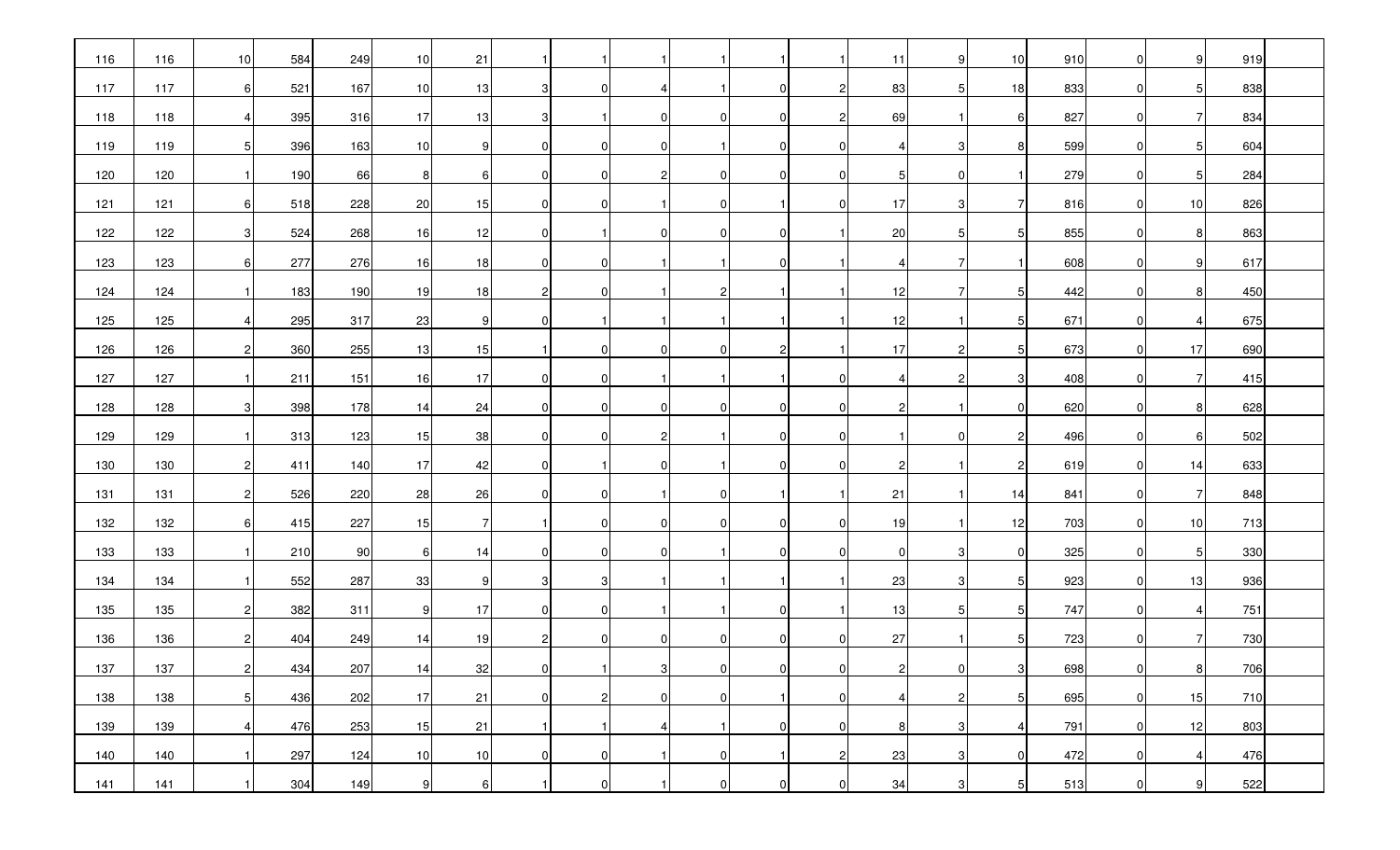| 142 | 142 | 3              | 667 | 203 | 22 | 23             | $\mathbf{1}$   | -1             | $\overline{0}$ |                |                | 0              | 43              | 9              | 10             | 984 | $\mathbf 0$    | 17 | 1001 |  |
|-----|-----|----------------|-----|-----|----|----------------|----------------|----------------|----------------|----------------|----------------|----------------|-----------------|----------------|----------------|-----|----------------|----|------|--|
| 143 | 143 | 3              | 337 | 103 | 17 | 21             | $\overline{0}$ |                |                |                | $\overline{0}$ | 0              | 18              |                | $\overline{4}$ | 506 | $\mathbf 0$    | 10 | 516  |  |
| 144 | 144 | 5              | 442 | 267 | 11 | 18             | $\overline{0}$ | 0              | -1 I           |                | $\overline{0}$ |                | $\mathbf{2}$    |                | $4 \mid$       | 753 | $\overline{0}$ | 7  | 760  |  |
| 145 | 145 | 10             | 267 | 383 | 12 | 4              | $\overline{0}$ |                |                |                |                | 4              | 4               |                | 5 <sub>5</sub> | 697 | 0              | 6  | 703  |  |
| 146 | 146 | 5 <sub>5</sub> | 450 | 389 | 9  | 8              | $\overline{0}$ | $\Omega$       | $\overline{0}$ |                | $\overline{0}$ | 0              | 6               | 2              | $\vert$ 1      | 870 | 0              | -3 | 873  |  |
| 147 | 147 | $\overline{0}$ | 360 | 313 | 4  | 5              | $\overline{0}$ |                | $\overline{0}$ |                | $\Omega$       |                | $\mathbf{2}$    | 2              | $6 \mid$       | 694 | 0              | 3  | 697  |  |
| 148 | 148 | $\mathbf{2}$   | 542 | 317 | 29 | 6              | $\overline{0}$ |                | 3 <sup>l</sup> | n              |                | 21             | 18              | 3              | $6 \mid$       | 930 | 0              | 12 | 942  |  |
| 149 | 149 | 5 <sub>5</sub> | 382 | 284 | 6  | 13             | $\mathbf{2}$   | $\overline{2}$ | $\overline{0}$ |                | $\overline{0}$ | 2              | 29              | 3              | 5 <sub>5</sub> | 734 | 0              | 8  | 742  |  |
| 150 | 150 | $\overline{0}$ | 238 | 147 | 6  | 13             | $\overline{0}$ |                | $\overline{0}$ |                | $\mathbf 0$    | 0              | 3               | 0              | $\overline{4}$ | 414 | 0              |    | 418  |  |
| 151 | 151 | $\overline{0}$ | 263 | 180 | 19 | 4              |                | 2              |                |                | $\overline{c}$ |                | 19              | 3              | $\overline{4}$ | 499 | $\mathbf 0$    | 9  | 508  |  |
| 152 | 152 | 3              | 302 | 138 | 11 | 6              | $\mathbf{1}$   |                | $\overline{0}$ |                | $\overline{0}$ | 2              | 25              |                | 5 <sub>l</sub> | 495 | $\overline{0}$ | 6  | 501  |  |
| 153 | 153 | $\overline{4}$ | 321 | 139 | 15 | 11             |                |                | $\overline{2}$ |                | $\overline{0}$ | 0              | 6               |                | $6 \mid$       | 510 | 0              | 9  | 519  |  |
| 154 | 154 | $2 \vert$      | 387 | 172 | 6  | 5              |                | 0              | $\mathbf{2}$   |                | $\Omega$       |                | 6               | 2              | 5 <sub>5</sub> | 589 | 0              | 3  | 592  |  |
| 155 | 155 | 5 <sub>l</sub> | 287 | 168 | 9  | 4              | $\overline{0}$ |                | $\overline{0}$ |                | $\Omega$       | 0              | $5 \mid$        | 2              | 5 <sub>5</sub> | 486 | $\mathbf 0$    |    | 487  |  |
| 156 | 156 | $\mathbf{2}$   | 362 | 227 | 15 | 15             | 11             | 0              | $\overline{0}$ |                | $\overline{0}$ | 0              | 11              | 0              | 5 <sub>l</sub> | 639 | 0              | 14 | 653  |  |
| 157 | 157 | $\overline{1}$ | 236 | 221 | 11 | 21             | $\overline{0}$ | $\Omega$       |                |                | 2 <sub>l</sub> | U              | $\overline{7}$  | 0              | $\overline{2}$ | 503 | 0              | 3  | 506  |  |
| 158 | 158 | $3 \mid$       | 397 | 262 | 11 | 18             | $\overline{0}$ | $\Omega$       |                |                | $\overline{0}$ | 3              | 9               |                | 10             | 716 | 0              | 11 | 727  |  |
| 159 | 159 | $\overline{4}$ | 285 | 220 | 10 | 20             | $\overline{0}$ | 21             |                |                | $\Omega$       |                | 8               |                | $2 \vert$      | 556 | $\Omega$       | 9  | 565  |  |
| 160 | 160 | $\overline{0}$ | 236 | 307 | 10 | $\overline{2}$ | $\overline{0}$ | 31             |                |                | $\overline{0}$ |                | 10 <sup>1</sup> | 3              | $\overline{0}$ | 573 | $\overline{0}$ | 4  | 577  |  |
| 161 | 161 | $\vert$ 1      | 294 | 167 | 11 | 4              | $\overline{0}$ |                | $\overline{0}$ |                | $\overline{0}$ |                | 12              | $\Omega$       | $\vert$ 1      | 492 | 0              |    | 496  |  |
| 162 | 162 |                | 488 | 232 | 12 | 19             | $\blacksquare$ | 3              | $\mathbf{2}$   |                |                | 0              | 4               | 5              | 8 <sup>1</sup> | 778 | 0              | 13 | 791  |  |
| 163 | 163 | $\vert$ 1      | 580 | 267 | 16 | 22             | 3 <sup>1</sup> | $2 \mid$       | $\overline{2}$ | $\overline{0}$ | $\overline{3}$ | $\overline{0}$ | 8               | 3              | 5              | 912 | $\circ$        | 12 | 924  |  |
| 164 | 164 | $\vert$ 1      | 301 | 238 | 17 | 8              | $\overline{0}$ | $\overline{0}$ | $\overline{0}$ |                | $\overline{0}$ |                | 33              | $\overline{2}$ | $3 \mid$       | 605 | $\overline{0}$ | 12 | 617  |  |
| 165 | 165 | $\overline{4}$ | 531 | 278 | 29 | 11             | $\overline{0}$ | 2              | -1 I           |                | $\overline{0}$ |                | 8               | 61             | 8 <sub>l</sub> | 879 | $\overline{0}$ | 14 | 893  |  |
| 166 | 166 | $\vert$        | 437 | 237 | 33 | 16             | 3 <sub>l</sub> | $\overline{0}$ | $\overline{0}$ |                |                | 0              | 29              |                | 3 <sup>1</sup> | 762 | $\mathbf 0$    | 8  | 770  |  |
| 167 | 167 | 3              | 497 | 236 | 33 | 32             | $\mathbf 1$    | 3              | $\overline{2}$ |                | $\overline{0}$ |                | 21              | 4              | $\overline{7}$ | 842 | $\mathbf 0$    | 10 | 852  |  |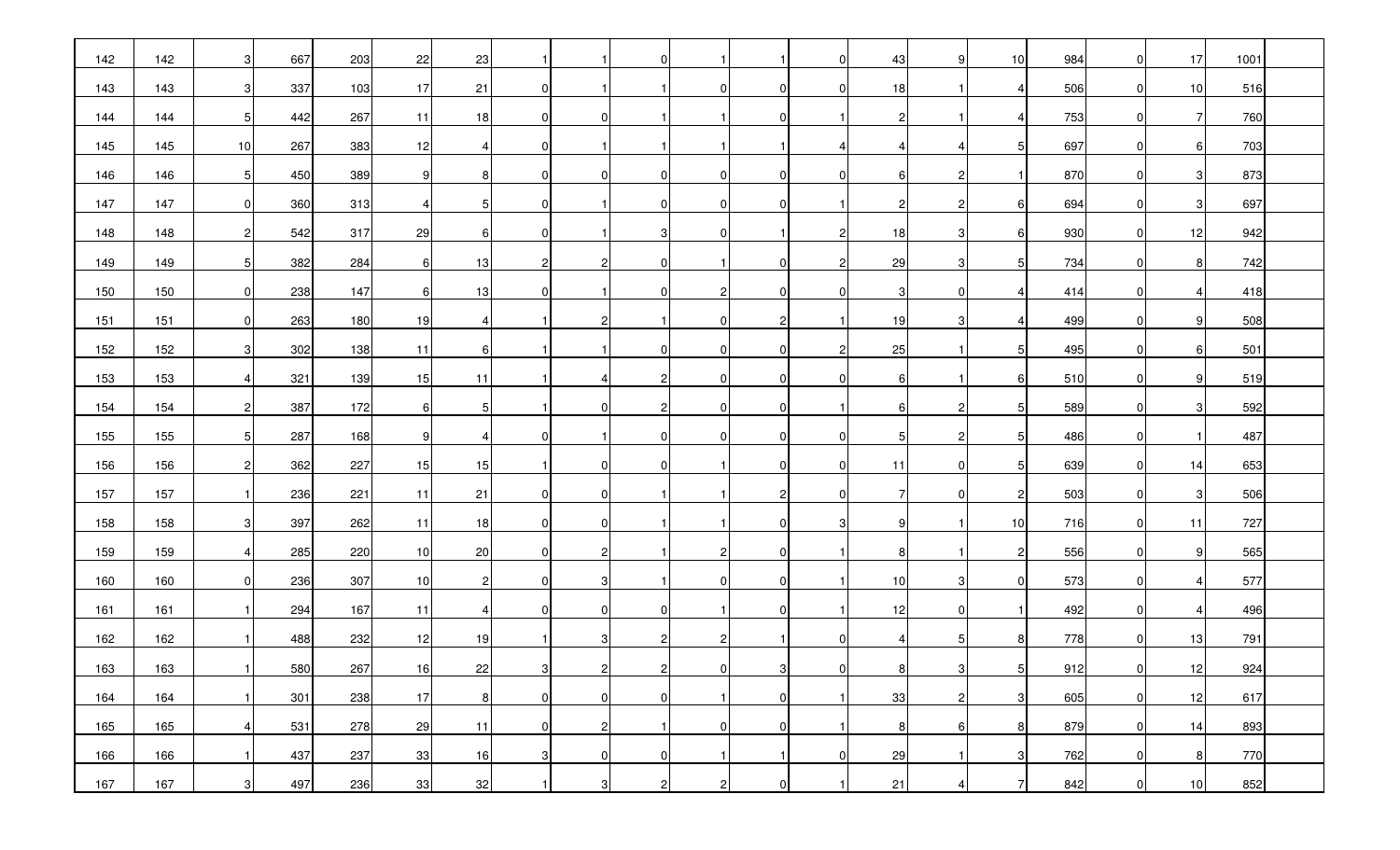| 168 | 168 | $\overline{4}$ | 446 | 267 | 40             | 14 | $\overline{2}$ | $\overline{0}$ | -1 I           |                | $\overline{0}$ | 21 | 23 | $\overline{2}$ | $\overline{4}$ | 806  | 0              | 9              | 815  |  |
|-----|-----|----------------|-----|-----|----------------|----|----------------|----------------|----------------|----------------|----------------|----|----|----------------|----------------|------|----------------|----------------|------|--|
| 169 | 169 | $\overline{0}$ | 286 | 214 | 13             | 10 | $\overline{0}$ |                | $\mathbf{1}$   |                | $\overline{0}$ |    | 16 | $\overline{2}$ | $\vert$ 1      | 545  | 0              |                | 549  |  |
| 170 | 170 | $\mathbf{2}$   | 286 | 228 | $\mathbf{3}$   | 6  | $\overline{4}$ |                | $\overline{0}$ |                |                |    | 17 | $\overline{0}$ | $3 \mid$       | 552  | 0              |                | 559  |  |
| 171 | 171 | $\vert$ 1      | 426 | 205 | 7              | 14 | $\overline{0}$ | 0              |                |                | $\overline{0}$ |    | 22 | 3              | $\overline{4}$ | 685  | 0              |                | 692  |  |
| 172 | 172 | $3 \mid$       | 416 | 220 | $\overline{4}$ | 9  | $\overline{0}$ |                |                |                |                | 0  | 6  | 3              | 5 <sub>5</sub> | 669  | 0              | 8              | 677  |  |
| 173 | 173 | $\vert$ 1      | 326 | 82  | 5              | 5  | $\overline{0}$ | 0              |                |                | $\overline{0}$ | 0  | 4  | 0              | $\vert$ 1      | 426  | 0              | 5              | 431  |  |
| 174 | 174 | 3 <sup>l</sup> | 444 | 161 | 10             | 10 | $\overline{1}$ |                | $\overline{0}$ |                |                |    | 38 | 4              | $3 \mid$       | 678  | 0              | 9              | 687  |  |
| 175 | 175 | $\mathbf{2}$   | 642 | 257 | 28             | 14 | 4              | 31             |                |                |                |    | 34 | 3              | 12             | 1003 | $\overline{0}$ | 18             | 1021 |  |
| 176 | 176 | $\vert$ 1      | 166 | 147 | 4              | 7  | $\overline{0}$ | $\Omega$       | 2 <sub>l</sub> |                | $\Omega$       |    | 17 |                | $\mathbf{2}$   | 348  | $\overline{0}$ | 7              | 355  |  |
| 177 | 177 | $\vert$ 1      | 374 | 254 | 10             | 13 | -1             | 2              | $\overline{0}$ |                | $\Omega$       | 5  | 37 | 5              | 5 <sub>5</sub> | 708  | $\mathbf 0$    | 7              | 715  |  |
| 178 | 178 | $\overline{0}$ | 439 | 301 | 13             | 16 | $\overline{2}$ | 0              | 2 <sub>l</sub> |                |                |    | 17 | 5              | 5 <sub>l</sub> | 803  | 0              | 11             | 814  |  |
| 179 | 179 | $\overline{7}$ | 380 | 419 | 33             | 10 | $\overline{c}$ |                |                |                | 2              | O  | 26 | 6              | 12             | 899  | 0              | 11             | 910  |  |
| 180 | 180 | $\mathbf{1}$   | 294 | 231 | 23             | 6  |                |                | $\overline{0}$ |                | $\Omega$       | 0  | 15 |                | $\mathbf{2}$   | 576  | 0              | $\overline{c}$ | 578  |  |
| 181 | 181 | $\overline{0}$ | 192 | 183 | 24             | -1 | $\overline{0}$ | 0              | 3              |                | $\Omega$       | 0  | 4  |                | $\mathbf{1}$   | 413  | $\mathbf 0$    |                | 414  |  |
| 182 | 182 | $\overline{0}$ | 397 | 173 | 16             | 14 | $\overline{0}$ | 0              |                |                |                |    | 16 | 0              | $3 \mid$       | 622  | 0              | 11             | 633  |  |
| 183 | 183 | $\overline{0}$ | 436 | 160 | 11             | 12 |                | $\Omega$       |                |                |                | 2  | 22 |                | $6 \mid$       | 654  | 0              | 7              | 661  |  |
| 184 | 184 |                | 431 | 247 | 20             | 21 | $\mathbf{0}$   | $\Omega$       | 3              |                | $\overline{0}$ | 2  | 9  | 3              | 6              | 743  | 0              | 14             | 757  |  |
| 185 | 185 | 5 <sub>l</sub> | 416 | 255 | 25             | 8  | $\overline{0}$ | $\Omega$       |                |                | $\Omega$       |    | 8  |                | 8              | 731  | $\Omega$       | 6              | 737  |  |
| 186 | 186 | $\vert$ 1      | 223 | 155 | 13             | 5  | $\overline{0}$ | 0              |                |                | $\overline{0}$ |    | 3  | 0              | $\overline{4}$ | 406  | $\overline{0}$ |                | 407  |  |
| 187 | 187 | $\vert$ 1      | 426 | 211 | 17             | 10 | $\mathbf{2}$   |                |                |                | $\overline{0}$ |    | 43 | 6              | 3              | 722  | 0              | 6              | 728  |  |
| 188 | 188 | 6              | 398 | 232 | 23             | 8  | $\overline{0}$ | $\mathbf{2}$   |                |                | $\overline{0}$ |    | 24 | 5 <sub>l</sub> | 4 <sup>1</sup> | 705  | 0              | 6              | 711  |  |
| 189 | 189 | $\vert$ 1      | 373 | 260 | 11             | 12 | $\overline{0}$ | $\vert$ 1      | -11            | $\overline{0}$ | $\overline{0}$ | 3  | 67 | $\overline{0}$ | 8              | 737  | $\circ$        | $\overline{7}$ | 744  |  |
| 190 | 190 | 3              | 250 | 271 | 17             | 15 | -1             | $\overline{0}$ | $\overline{0}$ |                | $\overline{2}$ |    | 24 |                | $\mathbf{2}$   | 587  | $\overline{0}$ | 13             | 600  |  |
| 191 | 191 | $\vert$ 1      | 232 | 133 | 14             | 13 | $\blacksquare$ | 0              | $\overline{0}$ |                | $\overline{0}$ | 0  | 10 | 0              | 3 <sup>1</sup> | 407  | $\overline{0}$ | $\overline{7}$ | 414  |  |
| 192 | 192 | 4              | 438 | 307 | 21             | 29 | $\overline{0}$ |                |                |                | $\overline{0}$ | 0  | 22 | $\overline{2}$ | 5 <sub>5</sub> | 830  | $\mathbf 0$    | 16             | 846  |  |
| 193 | 193 | 3              | 481 | 227 | 15             | 38 | $\overline{0}$ |                | $\overline{0}$ |                | $\overline{0}$ |    | 21 | 2              | 6              | 796  | $\mathbf 0$    | 19             | 815  |  |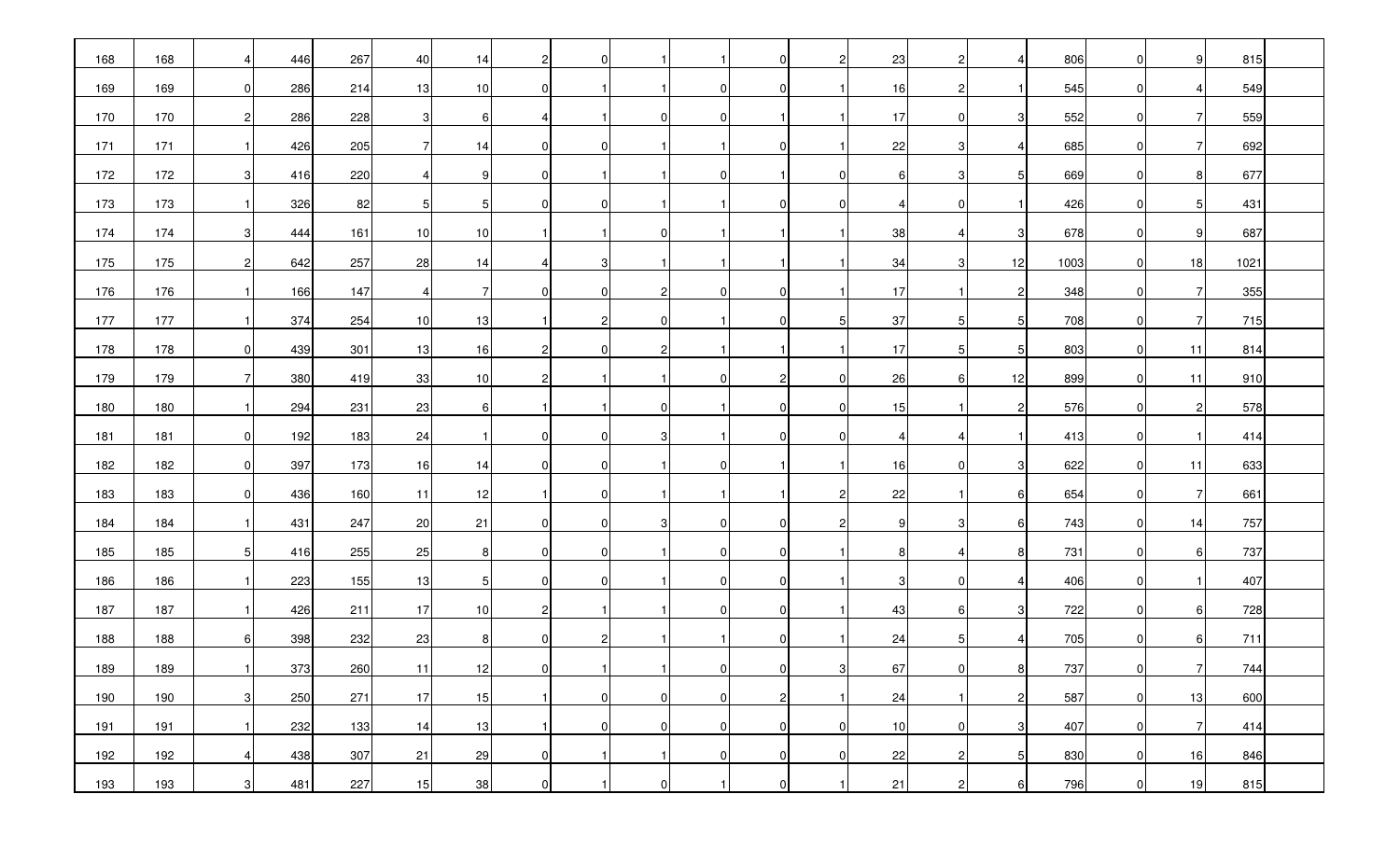| 194 | 194 | $\overline{0}$ | 463 | 273 | 16 | 28 | $\mathbf{1}$   | $\overline{0}$ | $\overline{0}$ |                | $\overline{0}$ | 0I             | 30              | $\overline{0}$ | $2 \vert$      | 813 | $\overline{0}$ | 10             | 823 |  |
|-----|-----|----------------|-----|-----|----|----|----------------|----------------|----------------|----------------|----------------|----------------|-----------------|----------------|----------------|-----|----------------|----------------|-----|--|
| 195 | 195 | $\overline{1}$ | 403 | 277 | 28 | 57 | -1             |                |                |                | $\overline{0}$ |                | 26              | 3              | 5              | 805 | $\overline{0}$ | 5              | 810 |  |
| 196 | 196 | $\overline{0}$ | 443 | 242 | 11 | 25 | $\mathbf{1}$   | $\overline{0}$ | $\overline{0}$ |                |                |                | 24              |                | $2 \vert$      | 751 | 0              | 6              | 757 |  |
| 197 | 197 | $\overline{4}$ | 399 | 166 | 11 | 15 | 2              | ΟI             | -1             |                | $\overline{c}$ |                | 35              |                | 5              | 642 | $\overline{0}$ | 16             | 658 |  |
| 198 | 198 | $\mathbf{2}$   | 259 | 182 | 8  | 9  | $\overline{0}$ |                | $\overline{0}$ |                | $\overline{0}$ | 0I             | 4               |                | $\mathbf{2}$   | 469 | $\mathbf 0$    | 9              | 478 |  |
| 199 | 199 | $3 \mid$       | 348 | 187 | 22 | 15 | 0 I            |                | $\overline{0}$ |                | $\Omega$       |                | $\overline{7}$  | 0I             | $\mathbf{2}$   | 586 | $\mathbf 0$    | 13             | 599 |  |
| 200 | 200 | $\overline{4}$ | 340 | 162 | 25 | 11 | $\overline{0}$ | $\mathbf{2}$   | $\overline{0}$ |                | $\overline{0}$ | 01             | 3               | 2              | $6 \mid$       | 556 | $\overline{0}$ | 11             | 567 |  |
| 201 | 201 | 6              | 450 | 239 | 16 | 13 | 0 I            | 01             | $\overline{0}$ |                | $\overline{0}$ |                | 13              | 4              | $6 \mid$       | 749 | 0              | -7             | 756 |  |
| 202 | 202 | $\mathbf{2}$   | 252 | 287 | 12 | 8  | $\overline{0}$ | $\Omega$       | $\overline{0}$ |                | $\Omega$       |                | $5 \,$          |                | $\mathbf{2}$   | 573 | 0              | 8              | 581 |  |
| 203 | 203 | $3 \,$         | 445 | 278 | 9  | 11 | $\overline{0}$ |                |                |                | $\Omega$       | $\overline{0}$ | 9               | $\Omega$       | 2              | 759 | $\overline{0}$ | 8              | 767 |  |
| 204 | 204 | 4 <sup>1</sup> | 399 | 257 | 15 | 19 | $\overline{0}$ |                | -1             |                |                | 3              | 12              | 4              | 5              | 721 | $\overline{0}$ | 17             | 738 |  |
| 205 | 205 | 3              | 414 | 230 | 12 | 6  | -1             |                |                |                | $\overline{0}$ |                | $\overline{2}$  |                | 3              | 675 | $\mathbf 0$    | 8              | 683 |  |
| 206 | 206 | $\mathbf{2}$   | 376 | 199 | 12 | 17 | -1             | $\Omega$       | $\overline{2}$ |                | $\Omega$       | $\overline{2}$ | 10 <sup>1</sup> |                | $\overline{0}$ | 623 | $\mathbf 0$    | 13             | 636 |  |
| 207 | 207 | $\overline{2}$ | 296 | 160 | 11 | 11 | -1             | $\mathbf{2}$   |                |                | $\Omega$       | $\overline{0}$ | $\overline{2}$  | $\Omega$       | $5 \mid$       | 491 | $\overline{0}$ | 5              | 496 |  |
| 208 | 208 | $\overline{0}$ | 271 | 141 | 10 | 11 | $\mathbf{1}$   | $\Omega$       | $\overline{0}$ |                | $\overline{0}$ | 01             | 9               | ΟI             | $3 \mid$       | 446 | $\overline{0}$ | 4              | 450 |  |
| 209 | 209 | 3              | 261 | 245 | 16 | 11 |                |                | 3              |                | $\Omega$       |                | 15              | 3              | $\vert$ 1      | 562 | $\overline{0}$ | 10             | 572 |  |
| 210 | 210 |                | 275 | 207 | 10 | 6  |                |                | 0I             |                | 0              | 0              | 21              |                | 3              | 527 | 0              | 12             | 539 |  |
| 211 | 211 | $\overline{4}$ | 523 | 340 | 18 | 14 | $\overline{0}$ |                |                |                | $\Omega$       | $\Omega$       | 35              | 2              | $3 \mid$       | 941 | $\overline{0}$ | 5              | 946 |  |
| 212 | 212 | $\overline{4}$ | 303 | 253 | 30 | 6  | $\overline{0}$ |                |                |                | $\overline{0}$ | 01             | $\overline{4}$  |                | $\mathbf{2}$   | 607 | $\overline{0}$ | 9              | 616 |  |
| 213 | 213 | $\mathbf{2}$   | 225 | 242 | 8  | 8  | $\overline{0}$ | <sup>0</sup>   | $\overline{0}$ |                | $\overline{0}$ | $\mathbf{0}$   | $\mathbf{2}$    | 3              | $\overline{4}$ | 494 | $\mathbf 0$    | $\mathbf 0$    | 494 |  |
| 214 | 214 | 2              | 295 | 184 | 22 | 11 | -11            | $\overline{0}$ | $\overline{0}$ |                | $\overline{0}$ |                | 12              |                | 3              | 532 | $\overline{0}$ | 13             | 545 |  |
| 215 | 215 | $2\vert$       | 310 | 123 | 25 | 26 | $\overline{0}$ | $\blacksquare$ | $\overline{0}$ | $\overline{0}$ | $\overline{0}$ | $\overline{0}$ | 4 <sup>1</sup>  | $2 \vert$      | $\overline{1}$ | 494 | $\overline{0}$ | 6              | 500 |  |
| 216 | 216 | 5              | 406 | 218 | 17 | 28 | $\overline{0}$ |                | $\overline{0}$ |                | $\overline{0}$ |                | $\mathbf{2}$    |                | $\overline{0}$ | 679 | $\overline{0}$ | $\overline{7}$ | 686 |  |
| 217 | 217 | $2 \vert$      | 587 | 247 | 38 | 20 | - 11           |                |                |                | $\overline{0}$ | $\mathbf{0}$   | 11              |                | $4 \mid$       | 916 | $\overline{0}$ | 13             | 929 |  |
| 218 | 218 | $\mathbf{2}$   | 391 | 145 | 31 | 21 | $\overline{0}$ | $\overline{0}$ | $\overline{0}$ |                | $\overline{0}$ | $\overline{0}$ | 13              | $\overline{0}$ | 5              | 609 | $\overline{0}$ | 8              | 617 |  |
| 219 | 219 | $\overline{1}$ | 295 | 97  | 15 | 23 | $\overline{0}$ | $\overline{0}$ |                |                | $2\vert$       |                | 3               | $\mathbf{2}$   | 3              | 444 | $\overline{0}$ | 8              | 452 |  |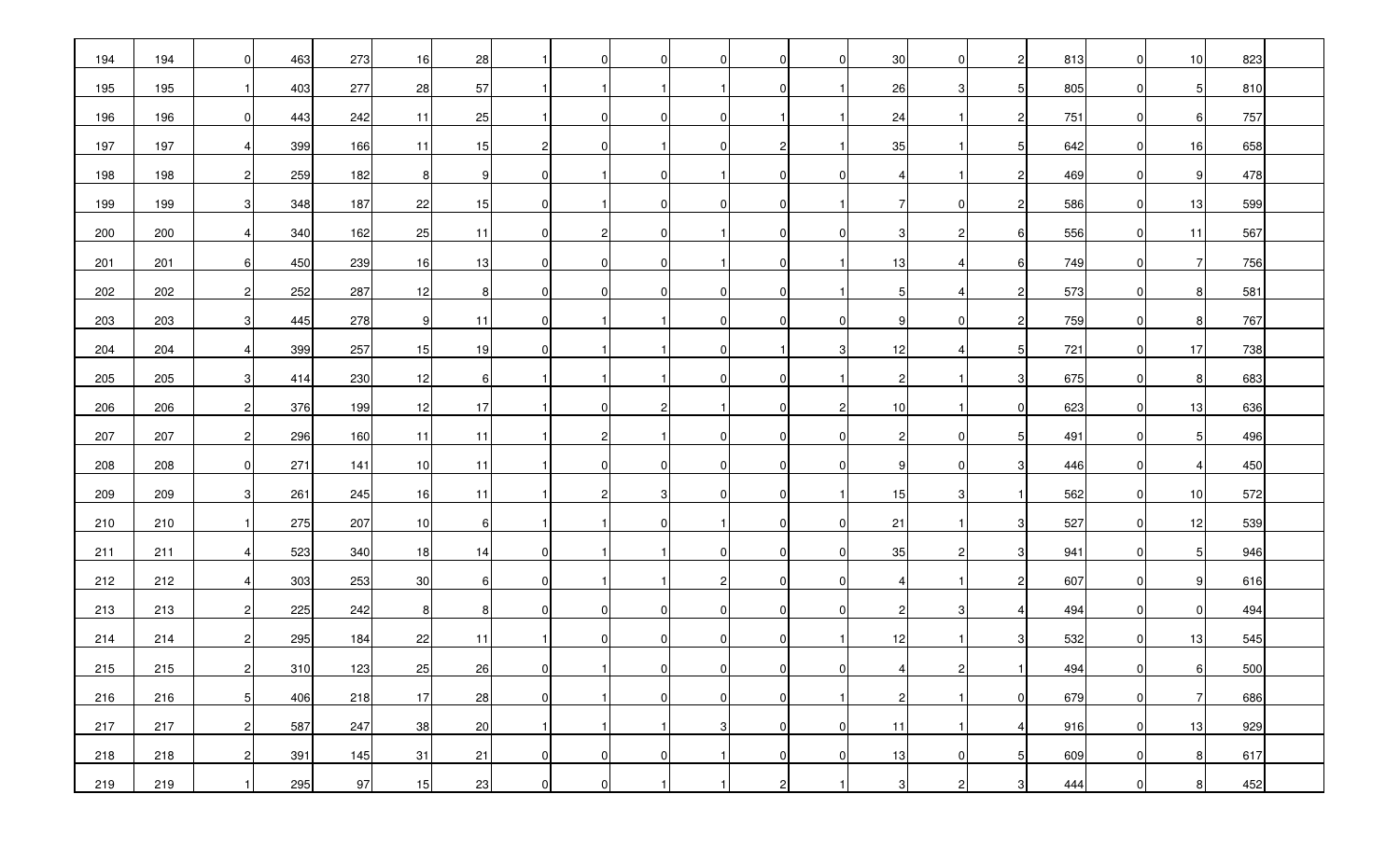| 220 | 220 | $\overline{2}$ | 382 | 330 | 16             | 35  | οI             | $\overline{0}$ | $\overline{0}$ |                | $\overline{0}$ |                | 27             | $\overline{0}$ | $\vert$ 1      | 795 | $\overline{0}$ | 16           | 811 |  |
|-----|-----|----------------|-----|-----|----------------|-----|----------------|----------------|----------------|----------------|----------------|----------------|----------------|----------------|----------------|-----|----------------|--------------|-----|--|
| 221 | 221 | $\vert$ 1      | 240 | 142 | 14             | 37  |                | 0              | $\Omega$       |                | $\overline{0}$ | 1              | 5              |                | $\overline{0}$ | 444 | $\overline{0}$ | 4            | 448 |  |
| 222 | 222 | $\overline{0}$ | 212 | 148 | 12             | 40  | ΟI             |                | $\Omega$       |                | $\overline{0}$ | $\Omega$       | $\overline{2}$ | $\overline{0}$ | $\vert$ 1      | 416 | 0              | 4            | 420 |  |
| 223 | 223 | $\overline{0}$ | 366 | 177 | 17             | 53  | ΟI             |                | $\mathbf{2}$   |                | 01             | 0              | 10             | $\overline{0}$ | $\mathbf{2}$   | 630 | $\overline{0}$ | 13           | 643 |  |
| 224 | 224 | $\overline{0}$ | 270 | 194 | 13             | 53  | οI             | $\Omega$       | $\Omega$       |                |                | $\Omega$       | 4              |                | $\overline{0}$ | 537 | $\overline{0}$ | 3            | 540 |  |
| 225 | 225 | 7 <sup>1</sup> | 298 | 182 | 26             | 39  | $\overline{0}$ | 01             | 3I             |                | 0              | $\overline{0}$ | 8              | $\overline{0}$ | $\mathbf{1}$   | 564 | $\overline{0}$ | 10           | 574 |  |
| 226 | 226 | $\overline{0}$ | 290 | 169 | 28             | 52  | $\overline{0}$ | $\overline{0}$ | -1             |                |                | $\overline{0}$ | $\overline{7}$ |                | $\vert$ 1      | 551 | $\mathbf 0$    | 12           | 563 |  |
| 227 | 227 | $\overline{0}$ | 421 | 208 | 22             | 54  |                | 0              | 0I             |                | 0              |                | 9              |                | $\mathbf{2}$   | 719 | $\overline{0}$ | 16           | 735 |  |
| 228 | 228 | $\vert$ 1      | 354 | 273 | 21             | 49  | $\overline{0}$ | 0              | $\mathbf{2}$   |                | 0              | 1              | 9              | 2              | $\overline{4}$ | 717 | $\overline{0}$ | 13           | 730 |  |
| 229 | 229 | 3 <sup>l</sup> | 320 | 250 | 29             | 49  | 11             | 0              | $\Omega$       |                | $\Omega$       | $\Omega$       | 18             | $\Omega$       | $\overline{2}$ | 672 | $\overline{0}$ | 9            | 681 |  |
| 230 | 230 | $\overline{1}$ | 195 | 152 | 9              | 26  | $\overline{0}$ | 01             | -1             |                |                | $\overline{0}$ | 6              | $\overline{0}$ | $\overline{0}$ | 391 | $\mathbf 0$    | 6            | 397 |  |
| 231 | 231 | $\overline{0}$ | 323 | 211 | 16             | 49  | $\overline{0}$ | 0              | $\Omega$       |                | $\overline{0}$ | $\overline{0}$ | 12             | $\overline{0}$ | $\mathbf{1}$   | 612 | $\overline{0}$ | 7            | 619 |  |
| 232 | 232 | $\overline{0}$ | 159 | 80  | 7              | 24  | $\overline{0}$ | 0              | $\mathbf 0$    |                | 0              | $\Omega$       | $\overline{0}$ | $\overline{0}$ | $\overline{0}$ | 270 | $\mathbf 0$    | 8            | 278 |  |
| 233 | 233 | $\overline{2}$ | 470 | 260 | 20             | 22  | $\overline{0}$ | 0              | $\Omega$       |                | $\Omega$       | $\Omega$       | 19             | $\overline{2}$ | $\overline{7}$ | 802 | $\overline{0}$ | 9            | 811 |  |
| 234 | 234 | $\overline{0}$ | 194 | 124 | 15             | 40  | 0              | 0              | $\overline{0}$ |                | $\overline{0}$ | 0              | 4              | $\overline{0}$ | $\mathbf{1}$   | 378 | $\overline{0}$ | 11           | 389 |  |
| 235 | 235 | $\overline{4}$ | 313 | 235 | 11             | 32  | $\overline{0}$ | 0              | $\Omega$       |                | 0I             | $\Omega$       | 23             | 0I             | $\mathbf{2}$   | 620 | $\overline{0}$ | 8            | 628 |  |
| 236 | 236 | $\overline{0}$ | 147 | 199 | 7              | 46  | ΟI             | 0              | $\Omega$       |                | 0              | ŋ              | 5              |                | $\overline{0}$ | 405 | 0              | 4            | 409 |  |
| 237 | 237 | $\overline{1}$ | 473 | 269 | 39             | 53  | $\overline{0}$ | $\Omega$       | $\Omega$       |                | 0I             | $\Omega$       | 14             | $\Omega$       | $\mathbf{2}$   | 851 | $\overline{0}$ | -9           | 860 |  |
| 238 | 238 | $\mathbf{1}$   | 273 | 176 | 17             | 47  | $\mathbf{0}$   |                | 0I             |                | 01             |                |                | 3              | $\mathbf{1}$   | 521 | $\overline{0}$ | 12           | 533 |  |
| 239 | 239 | $\overline{4}$ | 489 | 307 | 39             | 54  |                | 0              | $\overline{2}$ |                | $\overline{0}$ | $\Omega$       | 16             |                | $\vert$ 1      | 915 | $\overline{0}$ | 15           | 930 |  |
| 240 | 240 |                | 426 | 302 | $30\,$         | 109 |                | $\overline{0}$ | $\overline{0}$ |                | $\overline{0}$ | $\overline{0}$ | 7 <sup>1</sup> |                | $\mathbf{2}$   | 879 | $\overline{0}$ | 10           | 889 |  |
| 241 | 241 | 3              | 317 | 224 | 14             | 20  | -11            | $\overline{0}$ | $\overline{0}$ | $\overline{0}$ | $\overline{0}$ | $2\vert$       | 26             | 7 <sup>1</sup> | 3 <sup>1</sup> | 617 | 0              | $\mathbf{3}$ | 620 |  |
| 242 | 242 | $2 \vert$      | 300 | 190 | 24             | 54  | $\overline{0}$ | $\overline{0}$ | $\Omega$       |                | $\overline{0}$ | $\Omega$       | 7              |                | 3 <sup>l</sup> | 581 | $\overline{0}$ | 9            | 590 |  |
| 243 | 243 | $2 \vert$      | 355 | 167 | 28             | 47  | $\overline{0}$ |                | $\Omega$       |                | $\overline{0}$ | $\overline{0}$ | 11             | $\overline{0}$ | $\vert$ 1      | 613 | $\overline{0}$ | 10           | 623 |  |
| 244 | 244 | $\vert$        | 147 | 103 | $\overline{7}$ | 27  | $\overline{0}$ | $\overline{0}$ |                |                | $\overline{0}$ | 1              | 4              |                | $\overline{0}$ | 293 | $\overline{0}$ | 3            | 296 |  |
| 245 | 245 | $\overline{4}$ | 223 | 219 | 15             | 60  | $\overline{0}$ | $\overline{0}$ | $\Omega$       |                | $\overline{0}$ | $\overline{0}$ | 8              | $\overline{0}$ | $\overline{0}$ | 531 | $\overline{0}$ | 4            | 535 |  |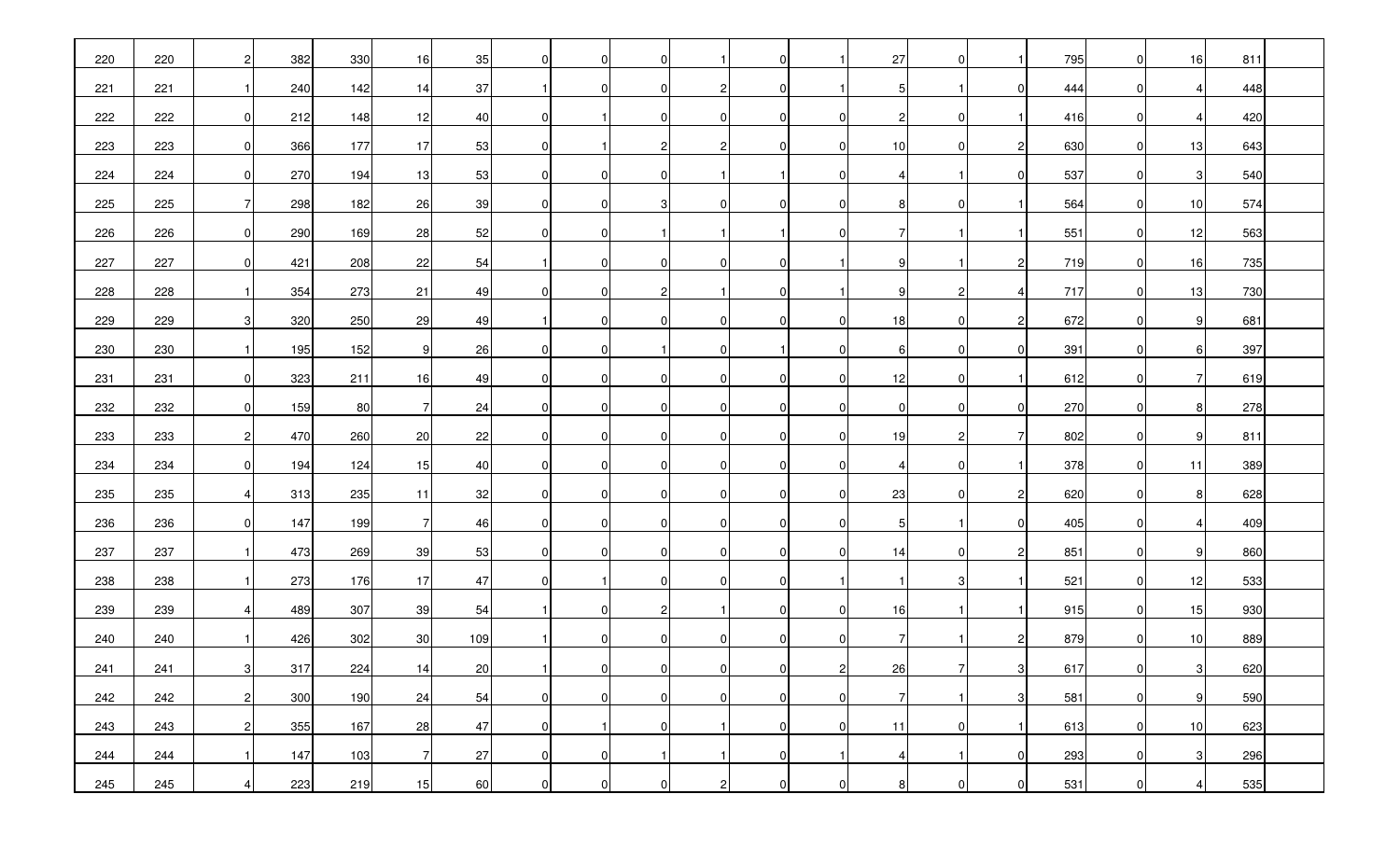| 246 | 246 | $\vert$ 1      | 177 | 147 | 11 | 54  | $\overline{0}$ | $\Omega$       | 2 <sub>l</sub> | 3              | $\overline{0}$ |                | 17              | $\mathbf{2}$   | $\overline{0}$ | 415 | $\mathbf 0$    | 6               | 421 |  |
|-----|-----|----------------|-----|-----|----|-----|----------------|----------------|----------------|----------------|----------------|----------------|-----------------|----------------|----------------|-----|----------------|-----------------|-----|--|
| 247 | 247 | $\mathbf{2}$   | 386 | 229 | 17 | 50  | $\overline{0}$ |                | $\overline{2}$ |                |                | 0              | 14              | 0              | $\overline{1}$ | 703 | 0              | 8               | 711 |  |
| 248 | 248 | $\overline{0}$ | 236 | 176 | 11 | 40  | $\overline{0}$ |                | $\overline{0}$ | 2              | $\overline{0}$ | 01             | 8               | 0              | $\mathbf{2}$   | 476 | 0              | 7               | 483 |  |
| 249 | 249 | $\mathbf{2}$   | 238 | 259 | 6  | 63  | $\overline{0}$ |                | $\overline{0}$ |                | $\overline{0}$ | 0              | 6               |                | $\overline{0}$ | 576 | 0              | 6               | 582 |  |
| 250 | 250 | $\overline{7}$ | 268 | 246 | 19 | 53  | $\overline{0}$ | 0              | 0I             |                | $\Omega$       | 0              | 6               |                | $\overline{0}$ | 600 | 0              | 11              | 611 |  |
| 251 | 251 | $\overline{2}$ | 422 | 205 | 17 | 60  | $\overline{0}$ | $\overline{2}$ | $\overline{0}$ |                | $\Omega$       | 0              | 18              | $\overline{2}$ | $3 \mid$       | 732 | 0              | 12              | 744 |  |
| 252 | 252 | $\mathbf{2}$   | 533 | 118 | 17 | 42  | $\overline{0}$ | 0              | $\overline{0}$ |                | $\overline{0}$ | 0              | 22              |                | $\mathbf{2}$   | 738 | 0              | 7               | 745 |  |
| 253 | 253 | $\vert$ 1      | 358 | 103 | 20 | 23  |                | 0              |                |                | $\overline{0}$ | 0              | 14              | 0              | $\mathbf{1}$   | 522 | 0              | 3               | 525 |  |
| 254 | 254 | 1              | 602 | 123 | 12 | 21  | $\mathbf 0$    | 0              |                |                | $\Omega$       |                | 23              |                | $\overline{7}$ | 795 | 0              | 9               | 804 |  |
| 255 | 255 | $\vert$ 1      | 195 | 189 | 13 | 36  | $\overline{1}$ | 0              |                |                | $\Omega$       | O              | 17              | $\Omega$       | $\overline{0}$ | 453 | $\mathbf 0$    | 9               | 462 |  |
| 256 | 256 | $\vert$ 1      | 394 | 192 | 26 | 23  | $\overline{0}$ |                | $\overline{0}$ |                | $\overline{0}$ | 0              | 8               | 0              | $\mathbf{1}$   | 647 | 0              | 5               | 652 |  |
| 257 | 257 | 2              | 318 | 155 | 13 | 33  | $\overline{0}$ | $\Omega$       | $\Omega$       |                |                | 0              | 8               | $\overline{2}$ | $\mathbf{2}$   | 536 | 0              |                 | 543 |  |
| 258 | 258 | $\mathbf{2}$   | 399 | 111 | 22 | 17  | $\mathbf 0$    | $\Omega$       | ΟI             |                | $\Omega$       | 0              | 13              | 0              | $\mathbf{1}$   | 565 | 0              | $5\overline{)}$ | 570 |  |
| 259 | 259 | 5 <sub>5</sub> | 392 | 155 | 16 | 36  | $\overline{0}$ |                | $\Omega$       |                | $\Omega$       |                | 46              | 0              | $\overline{2}$ | 653 | $\mathbf 0$    | .5              | 658 |  |
| 260 | 260 | $\overline{1}$ | 483 | 232 | 24 | 108 | $\mathbf{1}$   | 0              | $\overline{2}$ |                | $\overline{0}$ | 0              | 22              | 0              | $3 \mid$       | 877 | 0              | 12              | 889 |  |
| 261 | 261 | $\overline{0}$ | 614 | 179 | 25 | 31  | $\overline{0}$ | $\Omega$       |                |                | $\overline{0}$ | 2              | 12              | $\Omega$       | $\overline{0}$ | 864 | 0              | 17              | 881 |  |
| 262 | 262 | $\mathbf{3}$   | 248 | 236 | 12 | 45  | $\overline{0}$ | $\Omega$       |                |                | 0              | 0              | 10 <sup>1</sup> | 0              | $\mathbf{3}$   | 560 | 0              | 7               | 567 |  |
| 263 | 263 | $\overline{1}$ | 261 | 180 | 15 | 46  | $\overline{0}$ |                | $\overline{0}$ |                | $\Omega$       | <sup>0</sup>   | 24              | $\Omega$       | $\overline{0}$ | 528 | 0              | 5               | 533 |  |
| 264 | 264 | $\overline{4}$ | 244 | 209 | 15 | 40  | $\overline{0}$ | 0              | $\overline{0}$ |                | $\overline{0}$ | 0              | 10 <sup>1</sup> |                | $\mathbf{1}$   | 524 | $\overline{0}$ | 14              | 538 |  |
| 265 | 265 | $\overline{0}$ | 234 | 150 | 14 | 53  | $\overline{0}$ | 0              | $\mathbf{2}$   |                | $\overline{0}$ | 0              | 16              | 0              | $3 \mid$       | 473 | 0              |                 | 477 |  |
| 266 | 266 | $\vert$ 1      | 233 | 167 | 12 | 51  | $\overline{0}$ | $\overline{0}$ |                |                |                |                | 25              | 3              | $\overline{0}$ | 495 | 0              | 10              | 505 |  |
| 267 | 267 | $\overline{0}$ | 327 | 172 | 13 | 51  | $\overline{2}$ | $\overline{0}$ | 0              | $\overline{0}$ | $\overline{1}$ | $\overline{0}$ | 13              | $\overline{0}$ | $\vert$ 1      | 580 | $\overline{0}$ | 6               | 586 |  |
| 268 | 268 | $\overline{0}$ | 158 | 89  | 13 | 25  | $\overline{0}$ | 0 I            |                |                | $\overline{0}$ | 0              | 5 <sub>l</sub>  | $\overline{0}$ | $\vert$ 1      | 292 | $\mathbf 0$    |                 | 293 |  |
| 269 | 269 | 3              | 307 | 222 | 18 | 34  | $\overline{0}$ | $\overline{0}$ | -1             |                |                | 0              | 34              |                | $3 \mid$       | 627 | $\mathbf 0$    | $\overline{7}$  | 634 |  |
| 270 | 270 | $\vert$        | 229 | 209 | 18 | 50  | $\overline{0}$ |                | $\overline{0}$ |                |                | 0              | $\mathbf{3}$    |                | $\mathbf{1}$   | 515 | 0              | 3               | 518 |  |
| 271 | 271 | $\vert$        | 265 | 188 | 16 | 49  | -1             |                | 0              |                |                |                | 21              | $\overline{0}$ | 0              | 544 | $\mathbf 0$    | 10              | 554 |  |